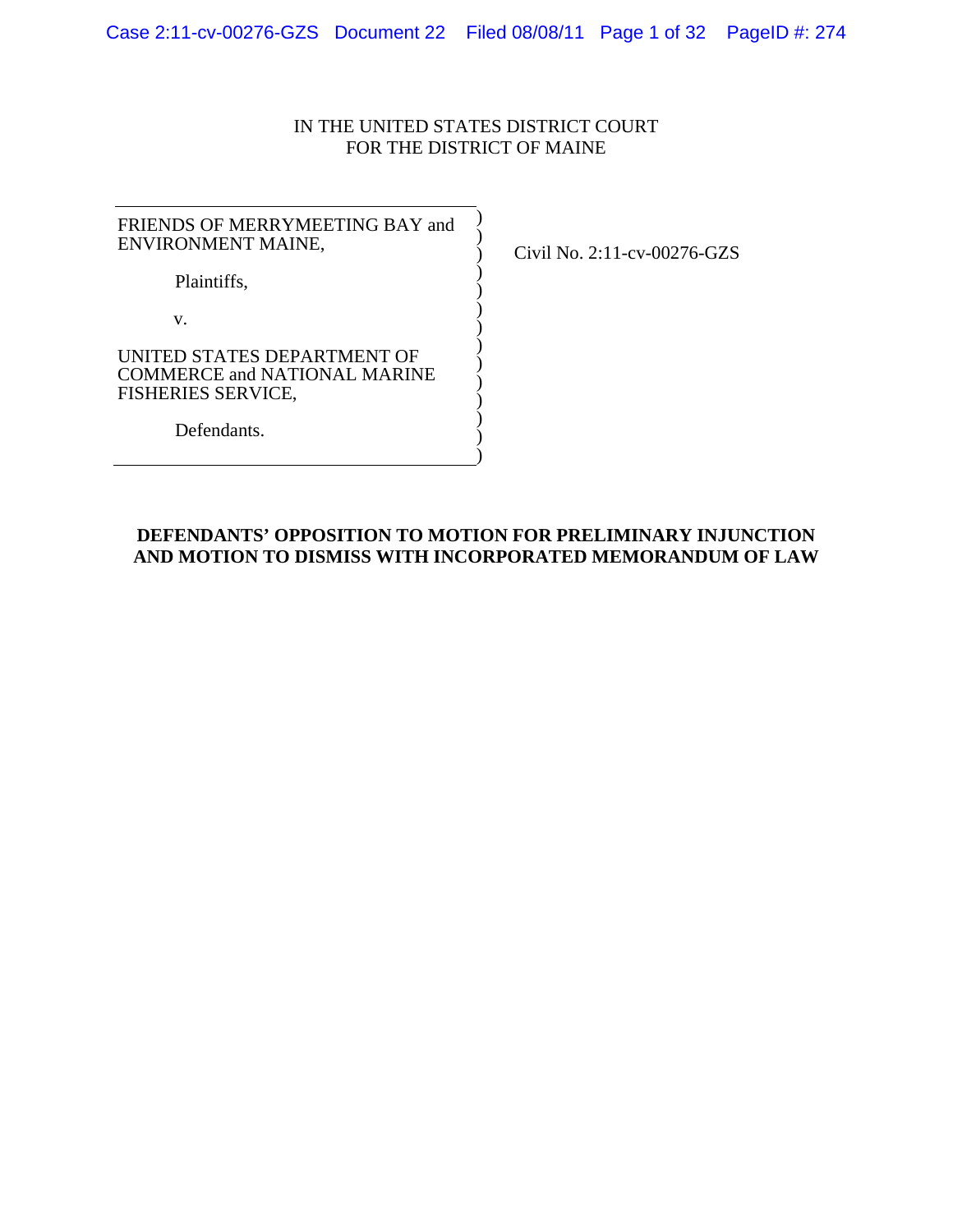# **TABLE OF CONTENTS**

|     |           |                                                                                                              | <b>PAGE</b> |
|-----|-----------|--------------------------------------------------------------------------------------------------------------|-------------|
|     |           |                                                                                                              |             |
| I.  |           |                                                                                                              |             |
| II. |           |                                                                                                              |             |
|     | A.        |                                                                                                              |             |
|     | <b>B.</b> |                                                                                                              |             |
|     |           |                                                                                                              |             |
|     |           |                                                                                                              |             |
| I.  |           |                                                                                                              |             |
| II. |           |                                                                                                              |             |
|     |           |                                                                                                              |             |
| I.  |           | THE COURT MUST DISMISS PLAINTIFFS'                                                                           |             |
|     | A.        | The FPA Bars Exercise Of Subject Matter Jurisdiction                                                         |             |
|     | <b>B.</b> | Even If Judicial Review By This Court Were Proper Here,<br>This Claim Must Be Dismissed As NMFS Has Taken No |             |
| II. |           | PLAINTIFFS' PRELIMINARY INJUNCTION ALSO MUST BE                                                              |             |
|     | А.        | Plaintiffs Cannot Show A Likelihood Of Success On The                                                        |             |
|     | <b>B.</b> | Plaintiffs Also Have Not Shown A Likely Irreparable Harm                                                     |             |
|     |           | 1.                                                                                                           |             |
|     |           | 2.<br>In Fact, There Is No Likelihood Of Irreparable                                                         |             |
|     | C.        | Balancing Of Harms And Public Interest Tips Against                                                          |             |
|     |           |                                                                                                              |             |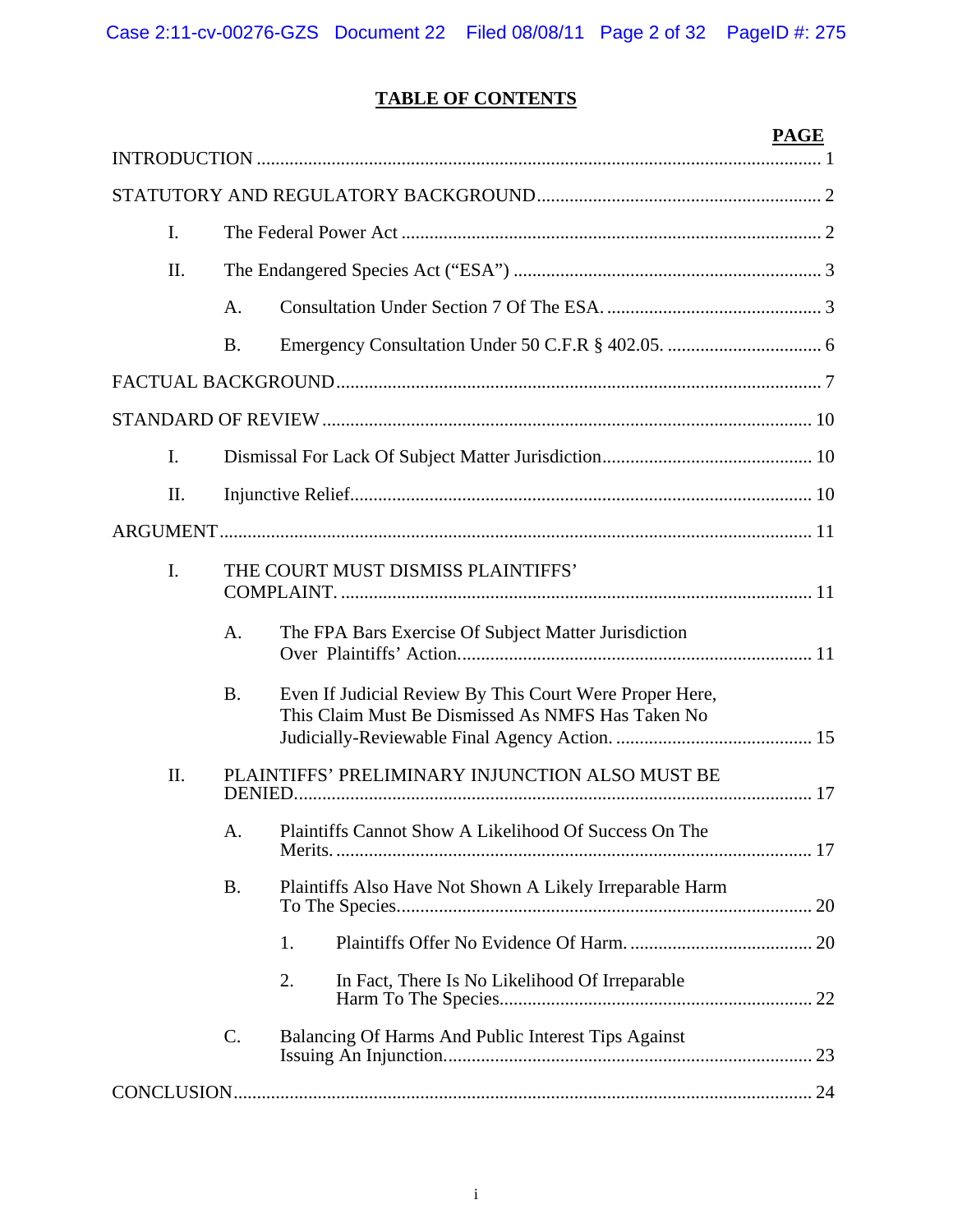# **TABLE OF AUTHORITIES**

| <b>CASES</b>                                                                      | <b>PAGE</b> |
|-----------------------------------------------------------------------------------|-------------|
|                                                                                   |             |
| Animal Welfare Inst. v. Martin,                                                   |             |
| Animal Welfare Inst. v. Martin,                                                   |             |
| California Save Our Streams Council v. Yeutter,                                   |             |
| Charlesbank Equity Fund II, Ltd. V. Blinds to Go, Inc.,                           |             |
| Citizens to Preserve Overton Park, Inc. v. Volpe,                                 |             |
| City of Rochester v. Bond,                                                        |             |
| City of Tacoma v. NMFS,                                                           |             |
| City of Tacoma v. Taxpayers of Tacoma,                                            |             |
| Coal. for the Fair and Equitable Regulation of Docks on the Lake of the Ozarks v. |             |
| Commonwealth of Puerto Rico v. U.S.,                                              |             |
| Defenders of Wildlife v. Flowers,                                                 |             |
| Dubois v. United States Dep't of Agric.,                                          |             |
| Fairbanks North Star Borough v. U.S. Army Corps of Eng'nrs,                       |             |
| First Iowa Hydro-Electric Coop. v. FPA,                                           |             |
| Friends of Magurrewock, Inc. v. United States Army Corps of Eng'rs,               |             |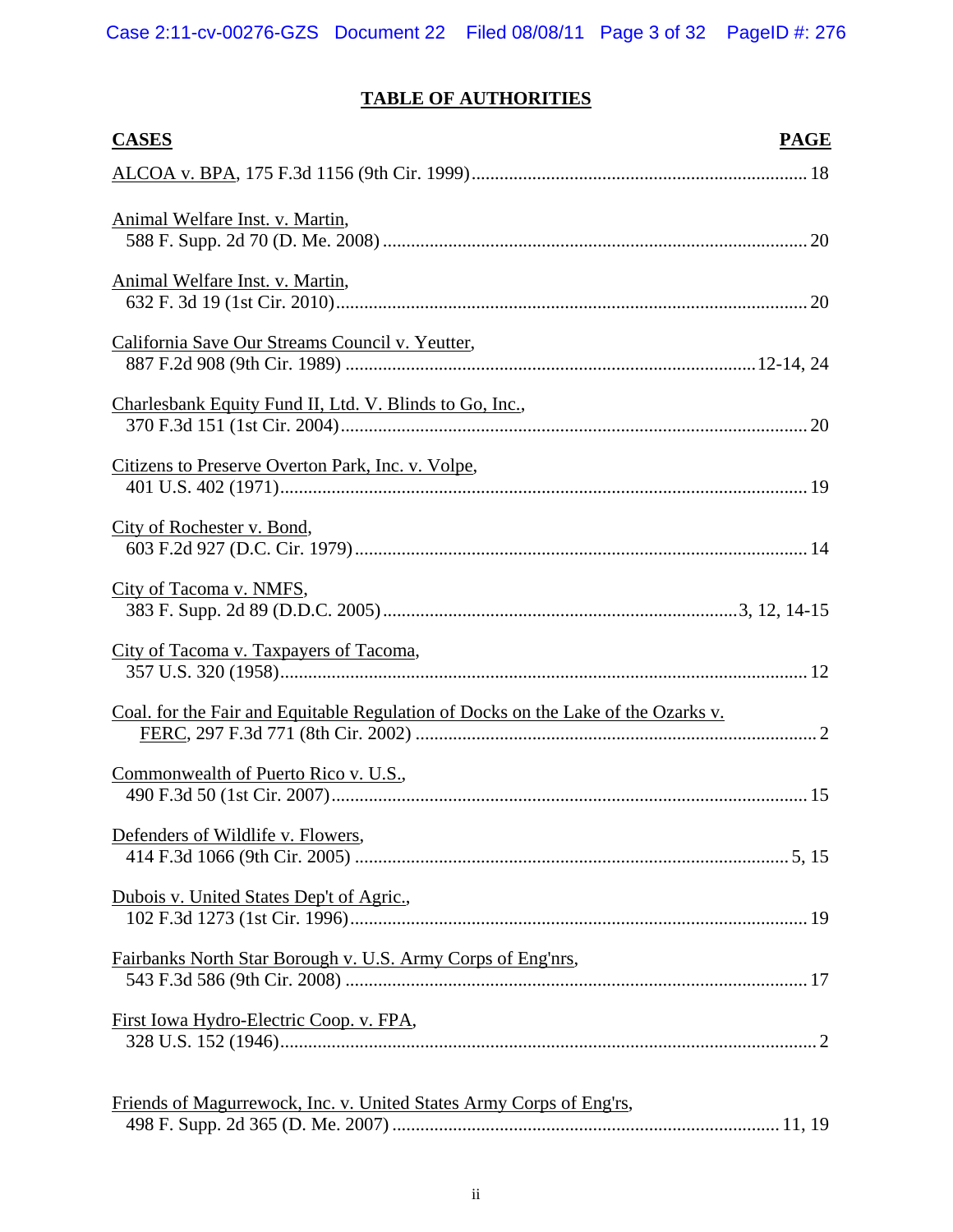| Granny Goose Foods, Inc. v. Brotherhood of Teamsters Local No. 70, |
|--------------------------------------------------------------------|
|                                                                    |
| Lands Council v. McNair,                                           |
| Lone Rock Timber Co. v. United States Dep't of Interior,           |
| Lujan v. Defenders of Wildlife,                                    |
| M/V Cape Ann v. United States,                                     |
| Media Access Project v. FCC,                                       |
| Municipal Elec. Utils. Ass'n v. Conable,                           |
| North Carolina v. FPC,                                             |
| Northwest Res. Info. Ctr. v. NMFS,                                 |
| Pacific Coast Fed'n of Fishermen's Ass'ns v. Gutierrez,            |
| Pyramid Lake Paiute Tribe v. Navy,                                 |
|                                                                    |
| Ross-Simons of Warwick, Inc. v. Baccarat, Inc.,                    |
| Skokomish Indian Tribe v. United States,                           |
| Southwest Ctr. for Biological Diversity v. FERC,                   |
|                                                                    |
| Kokkonen v. Guardian Life Ins. Co. of Am.,                         |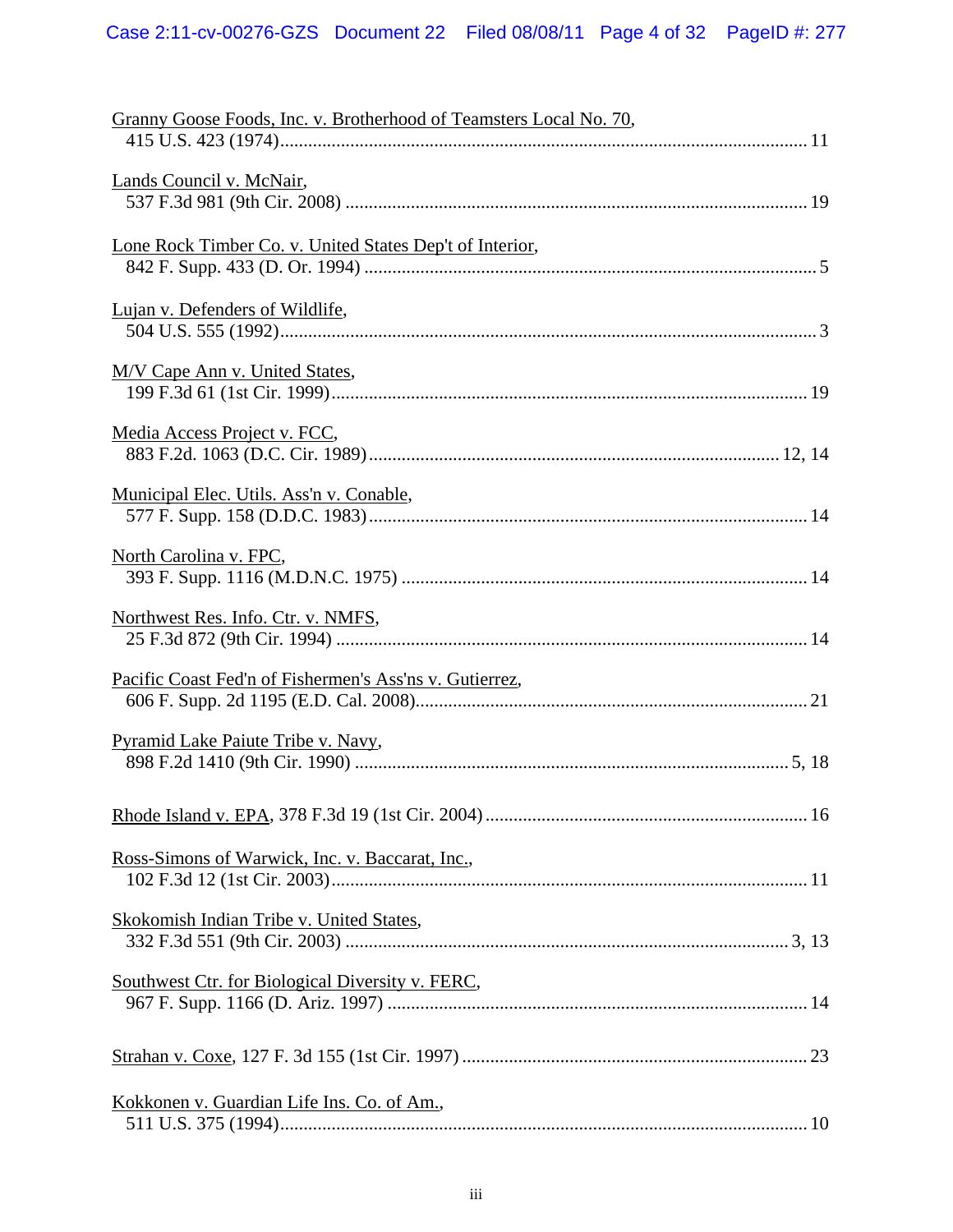| Water Keeper Alliance v. United States Dep't of Defense, |  |
|----------------------------------------------------------|--|
|                                                          |  |
| Winter v. Natural Resources Defense Council, Inc.,       |  |
|                                                          |  |

# **STATUTES**

| <b>FEDERAL REGULATIONS</b> |
|----------------------------|
|                            |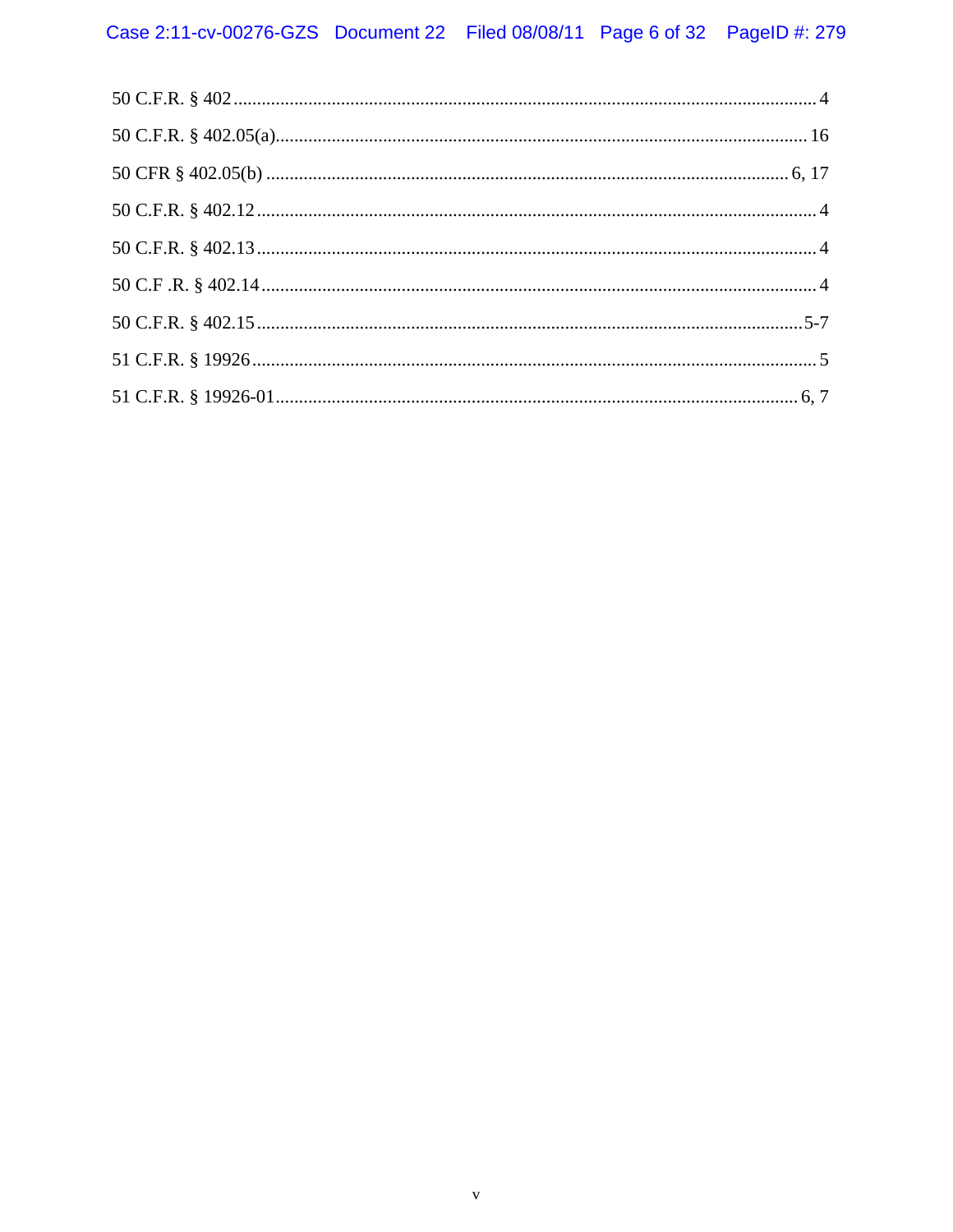#### **INTRODUCTION**

This case arises out of emergency repairs currently underway at the Worumbo Hydropower Project in Lisbon, Maine, a hydroelectric dam owned and operated by a private company under a Federal Energy Regulatory Commission ("FERC") license. Several months ago, FERC's Division of Dam Safety and Inspections determined that Worumbo was in such disrepair that it required immediate, emergency repairs. FERC ordered its licensee to undertake this necessary safety work, which is now underway. Plaintiffs have filed this suit and preliminary injunction motion to ultimately stop the repairs. But they have sued neither FERC, the agency that authorized the repairs, nor its licensee, which is performing them. Instead, they sued the U.S. Department of Commerce and National Marine Fisheries Service ("NMFS"), for accepting FERC's request to engage in emergency consultation under the Endangered Species Act ("ESA") during the work. Notably, NMFS's role during this emergency response is to recommend ways to minimize any potential adverse effects of the response action on an ESA-listed species of Atlantic salmon.

At the outset, the Court must resolve the threshold question of whether it has jurisdiction over Plaintiffs' claim against NMFS. As detailed below, it does not, for two independent reasons. First, assuming *arguendo* that NMFS took final agency action (which it did not), the Federal Power Act ("FPA") bars the exercise of subject-matter jurisdiction over Plaintiffs' claim seeking review of that action. Any challenge related to FERC's safety order can only be brought in the Court of Appeals following an administrative appeal of that order. Second, neither NMFS's acceptance of FERC's request to engage in emergency consultation, nor the initiation of that consultation, is a judicially reviewable final agency action by NMFS. Thus, Plaintiffs' action must be dismissed.

Plaintiffs' motion for preliminary injunction must be denied as well. Because of these jurisdictional defects, they cannot show a likelihood of success on the merits. Moreover, even if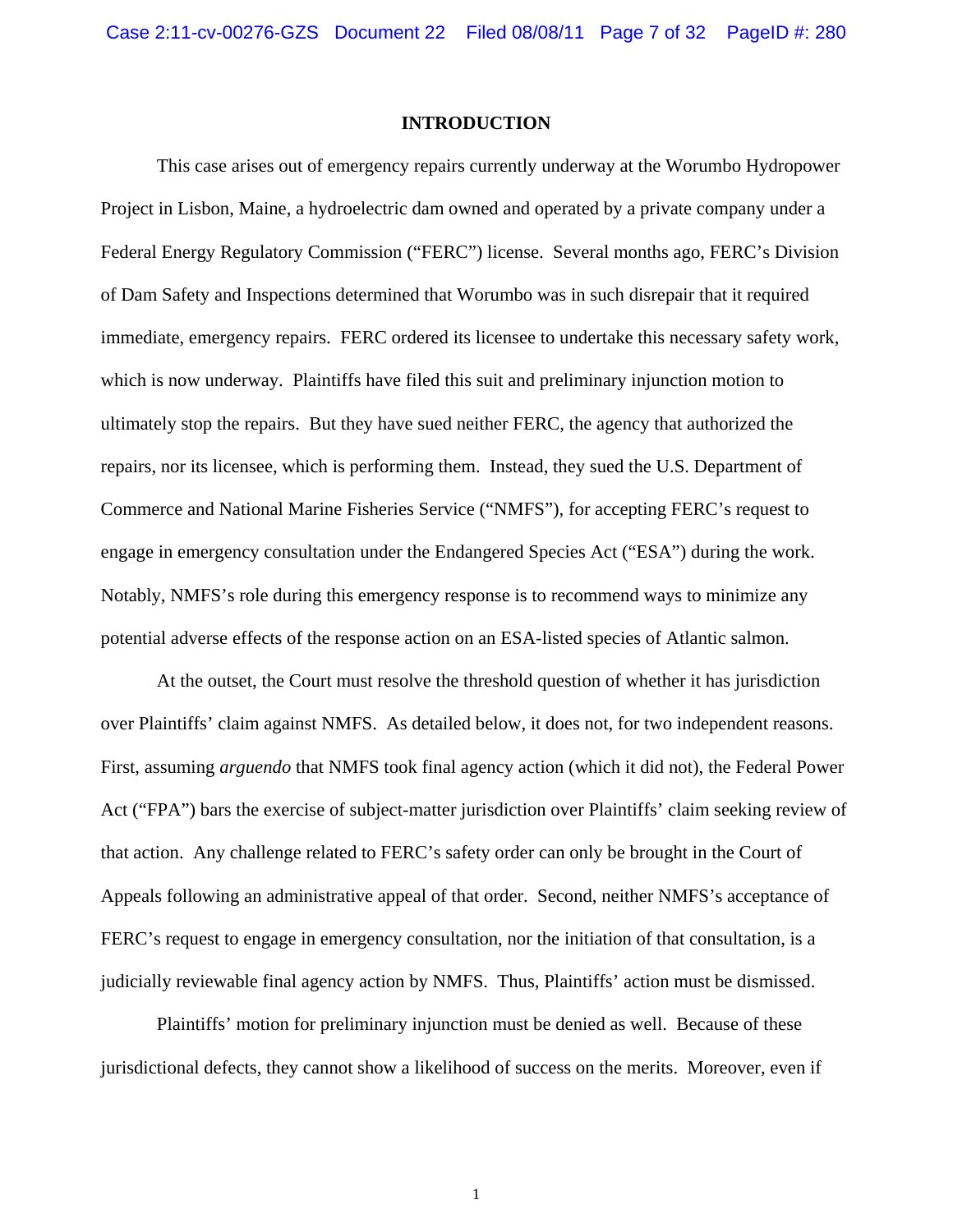Plaintiffs could overcome these infirmities, they cannot demonstrate a likelihood of success because they cannot show that NMFS's reliance on FERC's stated need for emergency consultation was arbitrary and capricious. In addition, Plaintiffs have not demonstrated any need for an injunction because they have not shown that irreparable harm to the species is likely to occur without such relief. Indeed, they offer no evidence of concrete harm at all, choosing instead to ask the Court to presume such harm from language in NMFS's final rule listing the species under the ESA, and from the legal standard for initiating formal ESA consultation. Neither basis is sufficient to meet their burden of proof. And, as a matter of fact, no irreparable harm is likely to occur. Indeed, the most up-to-date information shows that no fish are even present in the project area. And, given the timing of the emergency repairs, the extensive monitoring and mitigation measures in place, and the biology and location of the species, no harm to the species is likely. Finally, even if the Court were inclined to agree with Plaintiffs in all respects, their requested relief would not stop these repairs or redress their alleged harm. If anything, enjoining NMFS will only lessen the protection of the listed species. Thus, neither the balance of harm nor public interest favors an injunction.

### **STATUTORY AND REGULATORY BACKGROUND**

## **I. The Federal Power Act**

The FPA is "a complete scheme" for federal regulation and development of water power resources, authorizing FERC to issue licenses for hydroelectric project works, including dams, reservoirs, and other works, to develop and improve navigation and to develop and use power. First Iowa Hydro-Electric Coop. v. Federal Power Comm'n, 328 U.S. 152, 180 (1946); 16 U.S.C. § 797 et seq. A FERC license is required before any entity may build a hydroelectric project on, among other things, any navigable stream or on "any part of the public lands and reservations of the United States." Id. at § 797(e). FERC's responsibilities include issuing licenses for the construction of new projects and the continuation of existing projects, and overseeing all ongoing project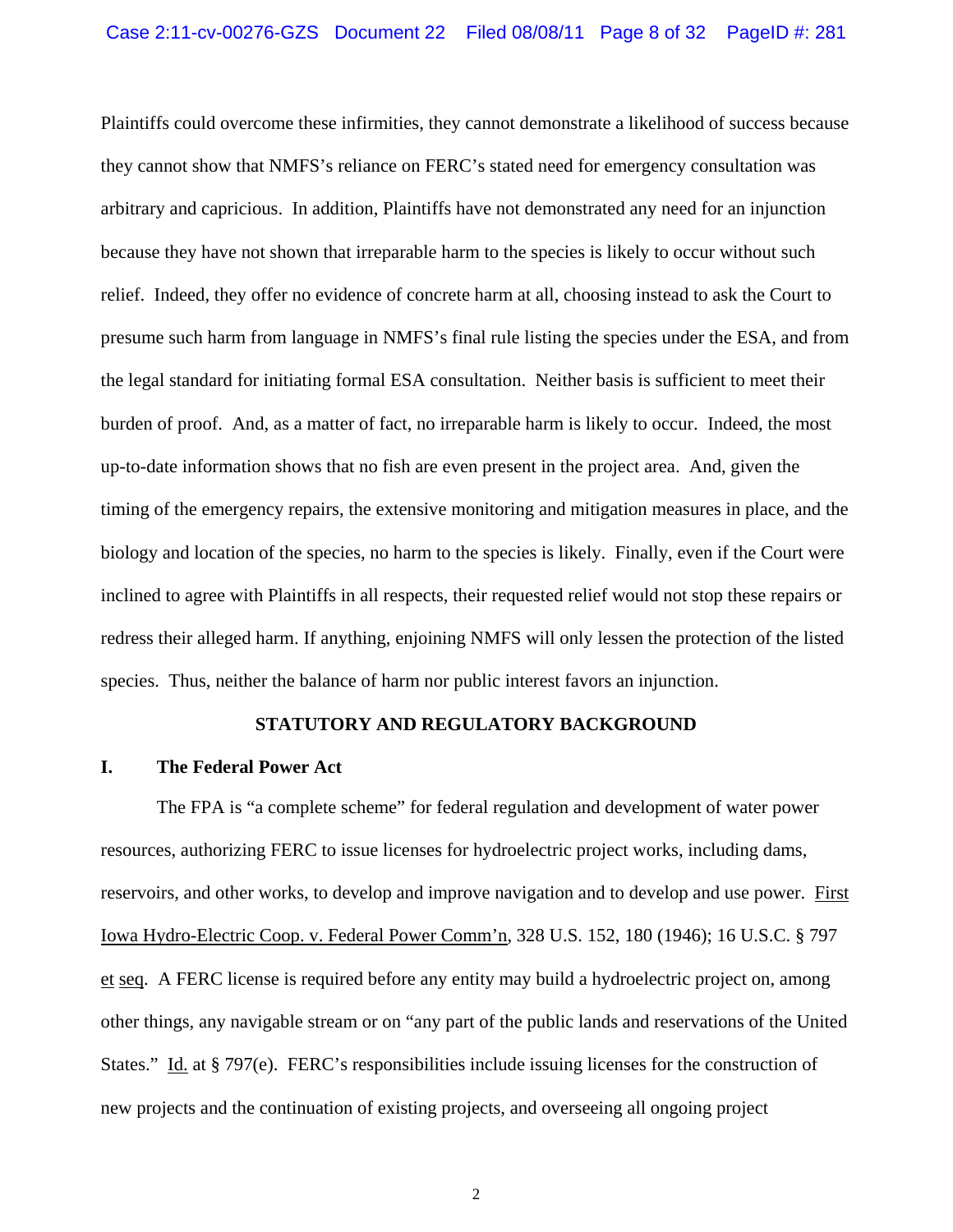operations, including dam safety inspection and environmental monitoring. See Coal. for Fair and Equitable Reg'n of Docks on Lake of the Ozarks v. FERC, 297 F.3d 771, 774-75 (8th Cir. 2002).

Although the FPA does not exempt FERC from compliance with the ESA or the Administrative Procedure Act, ("APA"), 5 U.S.C. §§ 701–706, it establishes a "*separate and exclusive* procedure that governs review of its licensing decisions." City of Tacoma v. NMFS, 383 F. Supp. 2d 89, 92 (D.D.C. 2005); citing 16 U.S.C. § 8251(b); see also Skokomish Indian Tribe v. United States, 332 F.3d 551, 558 (9th Cir. 2003). Any party to a proceeding who is dissatisfied with a FERC order must file a petition for rehearing within 30 days of the order. 16 U.S.C. § 825*l*(a). This requirement applies equally to staff orders issued under delegated authority, including the construction authorization order issued for Worumbo ("FERC Order").<sup>1</sup> 18 C.F.R. §§ 12.4(c), 385.207, 385.1902(a), 385.713(a)(1). See Missouri Coal. for the Env't v. FERC, 544 F.3d 955 (8th Cir. 2008) (review following exhaustion of administrative remedies of dam safety action). A rehearing request is a mandatory, statutory prerequisite to judicial review. 16 U.S.C. § 825*l*(b). Once FERC issues an order on rehearing, the Court of Appeals' jurisdiction "shall be exclusive" and is limited to issues "urged before [FERC] in the application for rehearing." Id.

## **II. The Endangered Species Act**

 $\overline{a}$ 

# **A. Consultation Under ESA Section 7**

The ESA contains both substantive and procedural requirements to carry out its goal of conserving endangered and threatened species and the ecosystems on which they depend. 16 U.S.C. § 1531(b). Species preservation begins with ESA Section 4, which empowers NMFS<sup>2</sup> to

<sup>1</sup> See Request for Judicial Notice ("RJN") Ex. 1 (FERC order), online at: http://elibrary.ferc.gov:0/idmws/file\_list.asp?document\_id=13940989 (last visited Aug. 8, 2011).

 $2$  The Secretary of Commerce (delegated to NMFS) administers the ESA with respect to marine and anadromous species. See 16 U.S.C. § 1532(15); Lujan v. Defenders of Wildlife, 504 U.S. 555, 586 n.3 (1992). NMFS and the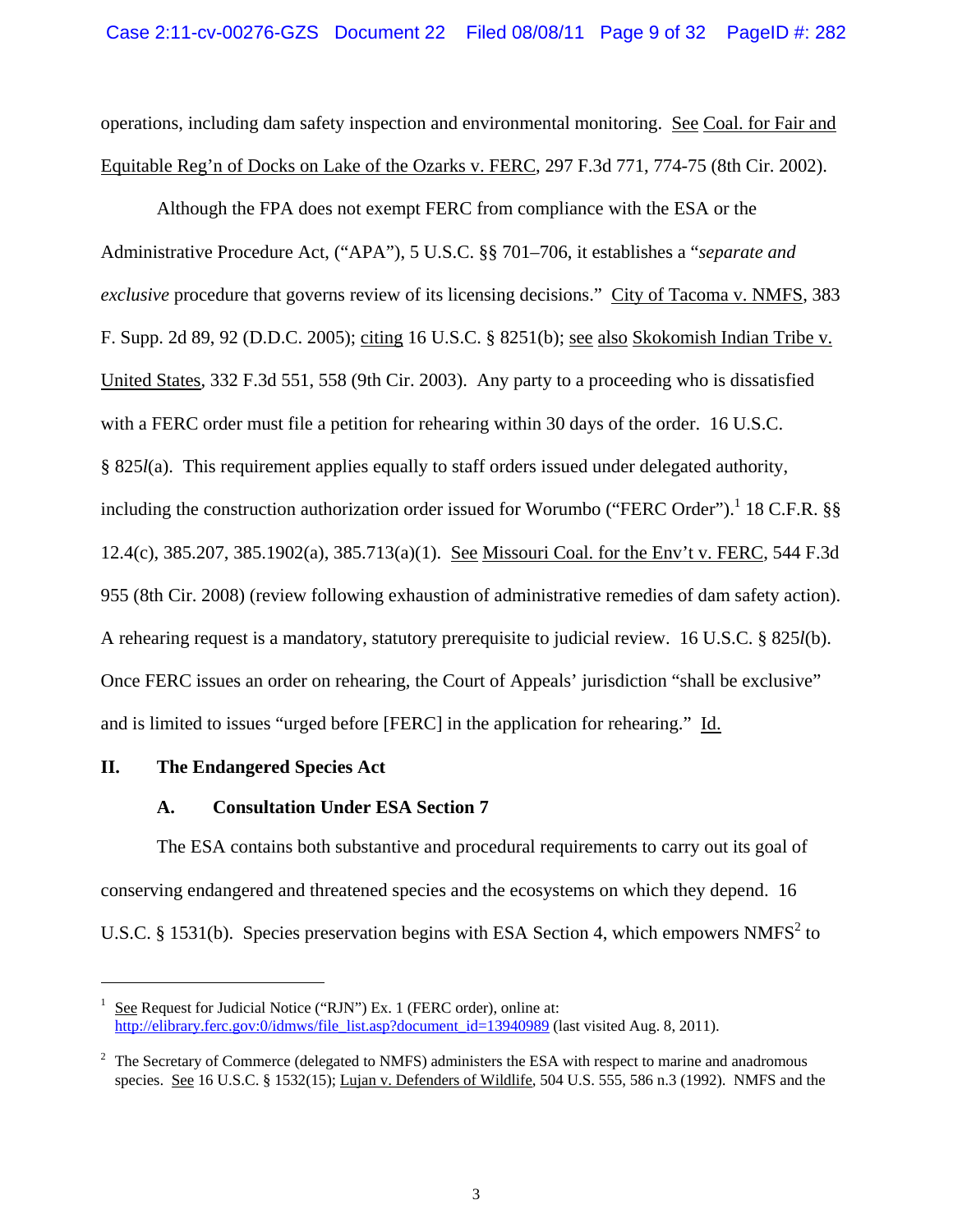designate species as "threatened" or "endangered" and to designate "critical habitat" for listed species. 16 U.S.C. § 1533(a)(1), (a)(3); see also 16 U.S.C. § 1532(5), (6), (20) (defining critical habitat, endangered and threatened species). Once listed, the species comes under the protection of the ESA, Section  $7(a)(2)$  of which mandates, in part, that:

Each Federal agency shall, in consultation with and with the assistance of the Secretary [of Commerce], insure that any action authorized, funded, or carried out by such agency ... is not likely to jeopardize the continued existence of any endangered species … or result in the destruction or adverse modification of [its critical] habitat ….

16 U.S.C. § 1536(a)(2). In 1986, NMFS and FWS promulgated implementing regulations setting forth the procedures for carrying out consultations. 50 C.F.R. Part 402. If a federal agency (also called the action agency), determines that its proposed action will have no effect on protected species, its obligations under the ESA are discharged. 50 C.F.R. § 402.12. If it determines that its actions "may affect" listed species, it either enters into "formal consultation" with NMFS or engages in "informal consultation" to determine whether formal consultation is necessary. See 50 C.F.R. § 402.13; 402.14(a)-(b).

When formal consultation is required, NMFS, as the "consulting agency," must provide to the action agency "a written statement," called a biological opinion ("BiOp"), "detailing how the agency action affects the species or its critical habitat." 16 U.S.C.  $\S$  1536(b)(3)(A); see 50 C.F.R. § 402.14. If the BiOp concludes that jeopardy or adverse modification of critical habitat exists, NMFS must suggest reasonable and prudent alternatives ("RPAs") that it believes would not violate Section  $7(a)(2)$  and that can be implemented by the action agency. 16 U.S.C. § 1536(b)(3)(A). If NMFS concludes that no jeopardy exists or that the RPAs would avoid jeopardy and that the

U.S. Fish and Wildlife Service ("FWS") jointly administer the ESA as it applies to Atlantic salmon. NMFS has the lead for ESA activities and actions to address dams. RJN Ex. 2 (Statement of Cooperation between NMFS and FWS).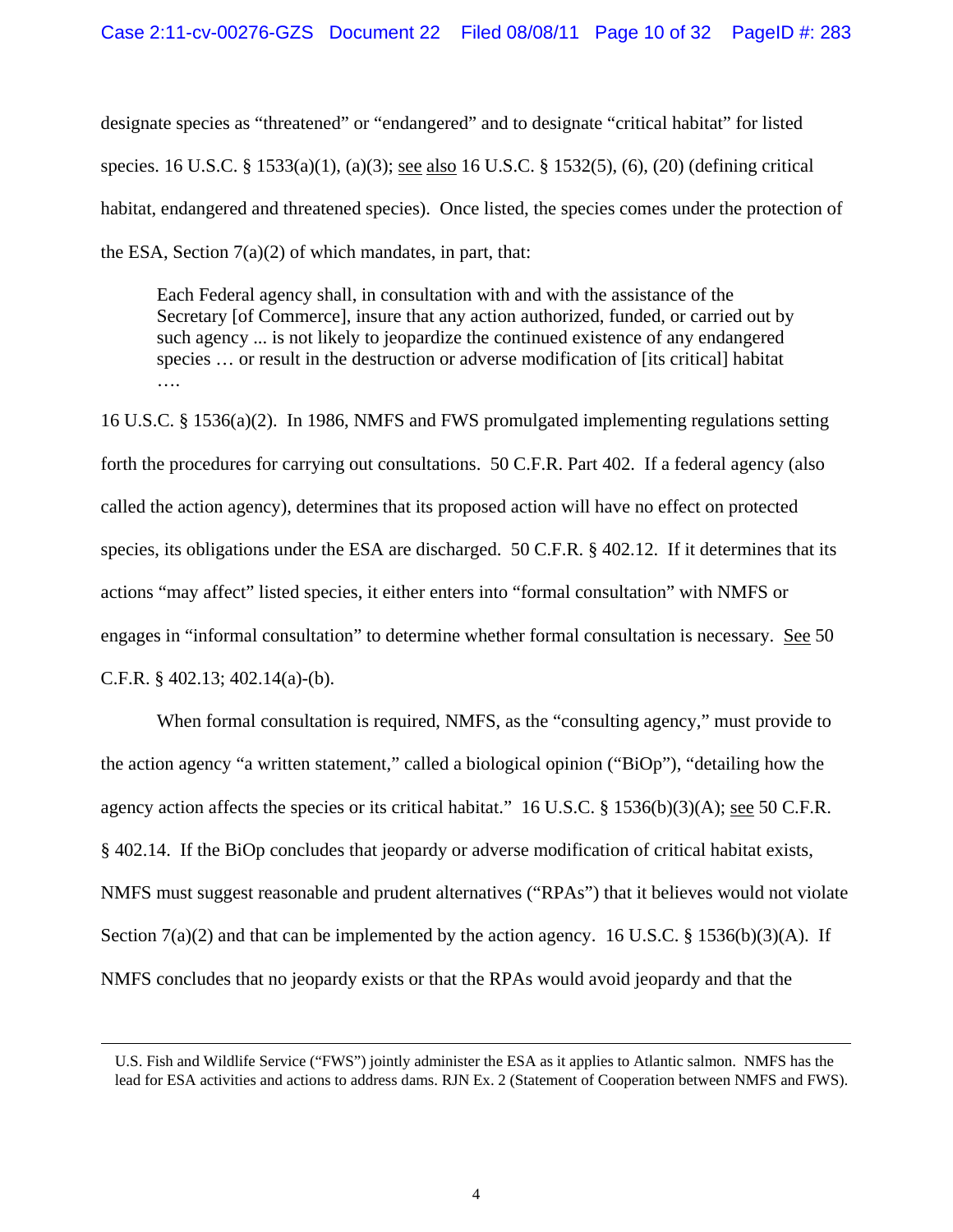incidental taking<sup>3</sup> of listed species will not violate Section 7(a)(2), NMFS must issue an Incidental Take Statement ("ITS") specifying the conditions under which incidental taking may occur. Id. § 1536(b)(4). Any take of a listed species that is in compliance with the terms and conditions of an ITS issued in conjunction with a BiOp is exempt from the ESA Section 9 prohibition on the take of a listed species. 16 U.S.C. §§ 1536(o)(2), 1538(a)(1)(B) and 1539(a).<sup>4</sup>

While the consultation requirements *allow* an action agency to avail itself of "the expertise of [NMFS] in assessing the impact of the proposed project [on protected species] and the feasibility of adopting reasonable alternatives,"<sup>5</sup> the action agency (here, FERC) is responsible for determining the need for consultation, and whether to proceed with its proposed action. 50 C.F.R. § 402.15 (1993); see Pyramid Lake Paiute Tribe v. U.S. Dep't of Navy, 898 F.2d 1410 (9th Cir. 1990). The decision whether to seek consultation is the action agency's alone, as "[n]othing" in the ESA regulations "mandates the action agency enter into consultation." Defenders of Wildlife v. Flowers, 414 F.3d 1066, 1069-70 (9th Cir. 2005). Accordingly, as explained by NMFS in the preamble to the ESA implementing regulations, NMFS is not authorized to initiate consultation, even if the action agency is about to take action that will harm a listed species:

Although [NMFS] will, when appropriate, request consultation on particular Federal actions, it lacks the authority to require the initiation of consultation. The determination of possible effects is the Federal agency's responsibility. The Federal agency has the ultimate duty to ensure that its actions are not likely to jeopardize listed species or adversely modify critical habitat. The Federal agency makes the final decision on whether consultation is required, and it likewise bears the risk of an erroneous decision.

51 Fed. Reg. 19,926, 19,949 (June 3, 1986).

<sup>&</sup>lt;sup>3</sup> "Take" means "to harass, harm, pursue, hunt, shoot, wound, kill, trap, capture, or collect, or to attempt to engage in any such conduct." 16 U.S.C. § 1532(19).

 $4$  The ESA anticipates the consultation process will take 135 days, although that time may be, and often is, extended. 50 CFR §402.14 (g)(5).

 $<sup>5</sup>$  Lone Rock Timber Co. v. U.S. Dep't of Interior, 842 F. Supp. 433, 440 (D. Or. 1994).</sup>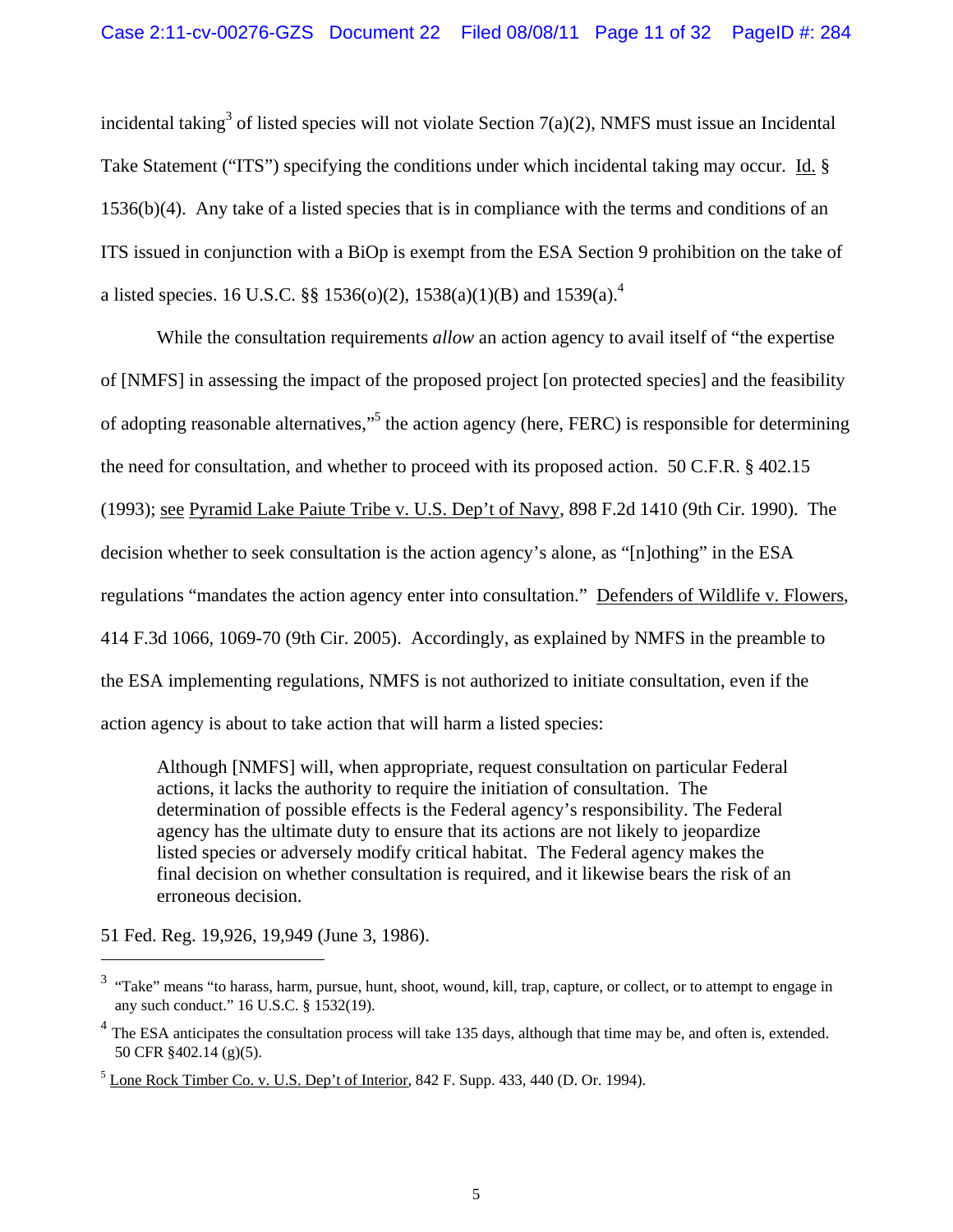## **B. Emergency Consultation Under 50 C.F.R § 402.05**

The ESA consultation regulations also expressly recognize that there will circumstances where the usual procedures will be infeasible or unworkable. When an emergency occurs for which federal response action may affect listed species or critical habitat, the action agency may request expedited consultation with NMFS during the emergency response, followed by formal consultation once the emergency is abated. 50 C.F.R. § 402.05. Like any form of consultation, the action agency determines whether emergency consultation is warranted, 50 C.F.R. § 402.15, depending on the nature of the emergency and what actions are immediately required. ESA Section 7 Consultation Handbook ("Handbook"), at 8-1.6

Under Section 402.05, NMFS may carry out consultation informally through modified procedures while the emergency is ongoing, as long they are consistent with sections 7(a)-(d) of the ESA. During informal consultation, NMFS "offer[s] recommendations to minimize the effects of the emergency response action on listed species." Handbook, at 8-2(a). These informal means allow rapid response to emergency situations. 51 Fed. Reg. 19,926-01. As soon as practicable after the emergency is under control, the regulation requires the action agency to initiate formal consultation with NMFS. 50 CFR § 402.05(b).

Although formal consultation under emergency procedures occurs after the informal consultation that takes place during the emergency response action, procedurally it is like any other formal consultation. Handbook, at 8-4. During formal consultation, NMFS evaluates the information submitted by the action agency, describing things like the nature of the emergency actions, the action agency's justification for the expedited consultation, and an evaluation of the impacts to listed species and critical habitat. 50 CFR § 402.05; 51 Fed. Reg. 19,926. After formal

<sup>&</sup>lt;sup>6</sup> The ESA Section 7 Consultation Handbook was issued after notice and opportunity for public comment. It is available online at: http://www.fws.gov/endangered/esa-library/pdf/esa\_section7\_handbook.pdf.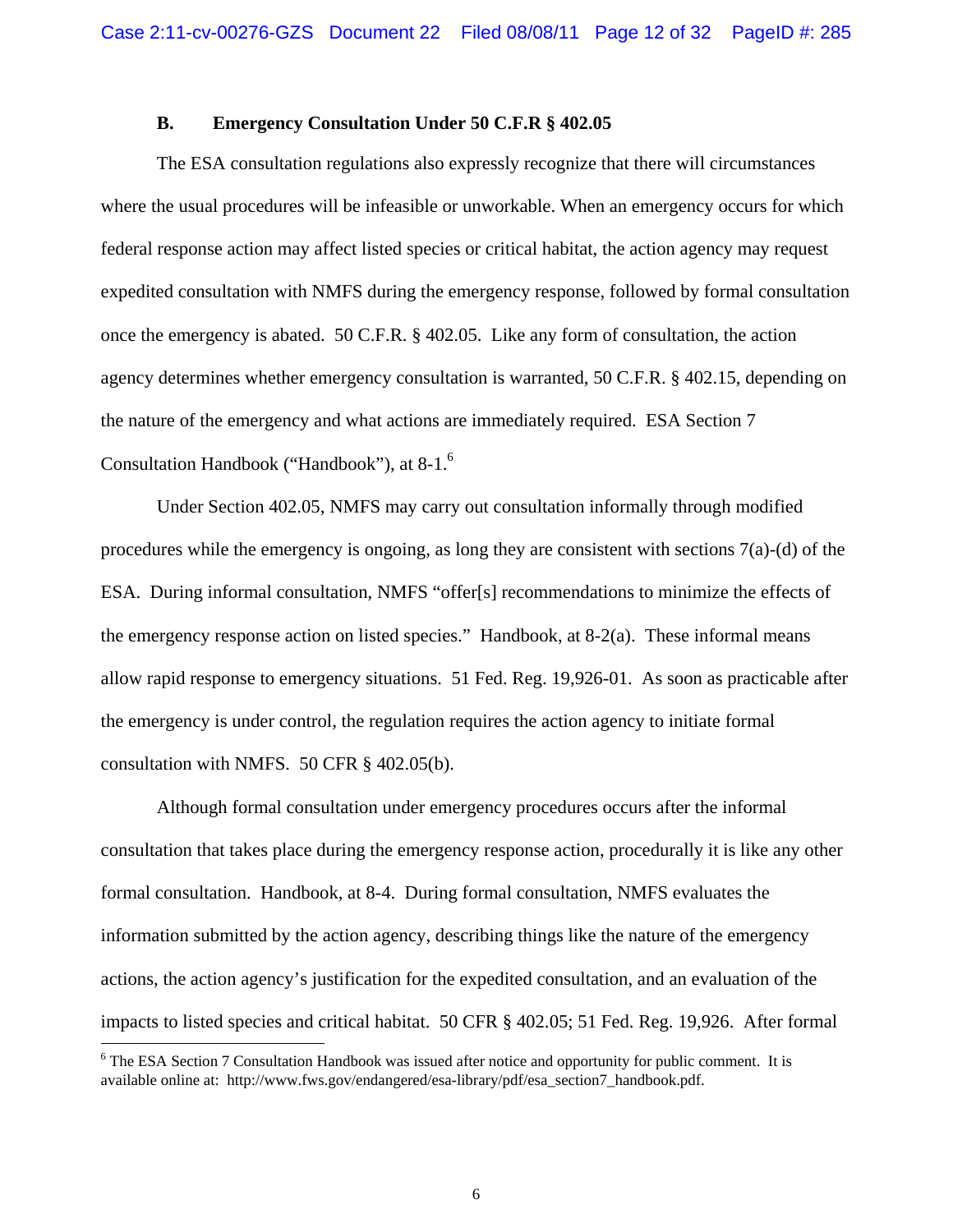consultation, NMFS issues an emergency BiOp including that information and any recommendations NMFS gave during the emergency consultation. Id. The BiOp gives NMFS's conclusion about whether the response action, taken together with cumulative effects, is likely to jeopardize the listed species or destroy or adversely modify its critical habitat. 50 C.F.R. § 402.15.

# **FACTUAL BACKGROUND<sup>7</sup>**

This case involves emergency repairs to the Worumbo Hydropower Project on the Androscoggin River, located in Lisbon, Maine.<sup>8</sup> The Worumbo is owned and operated by Miller Hydro Group under a FERC license issued under the FPA. 16 U.S.C. § 797(e). As a FERC licensee, Miller must "maintain [Worumbo] in a condition of repair adequate . . . for the efficient operation of said works in the development and transmission of power, [and] make all necessary renewals and replacements." 16 U.S.C. § 803(c). FERC's Office of Energy Projects, Division of Dam Safety and Inspections administers FERC's dam safety program and has broad supervisory and inspection authority of dam safety. 18 C.F.R. § 12.4(b). "Dam safety is a critical part of [FERC]'s hydropower program and receives top priority."9

In late April 2011, Worumbo's operator notified FERC that the dam was about to fail. In turn, FERC's Division of Dam Safety and Inspections immediately wrote to NMFS detailing the "urgen[t]" need for "dam safety work" at Worumbo. First Amend. Compl. ("FAC") Ex. 1 at 2-3. The more than 100-year-old timber crib spillway<sup>10</sup> had reached the end of its service life, FERC

 $7$  Facts are based on publically available documents that were attached as exhibits to Plaintiffs' Complaint or are otherwise public documents which the Court may take judicial notice of, Fed. R. Evid. 201, and the declaration of NMFS biologist Jeff Murphy ("Murphy Decl.").

<sup>&</sup>lt;sup>8</sup> The project requires a FERC license because of its location on the navigable Androscoggin River. See Miller Hydro Group, 33 FERC ¶ 62,430 at 63,612 (1985).

<sup>9</sup> See http://www.ferc.gov/industries/hydropower/safety.asp (last visited Aug. 8, 2011).

 $10$  The spillway is the section of dam designed to pass water from the upstream side of a dam to the downstream side.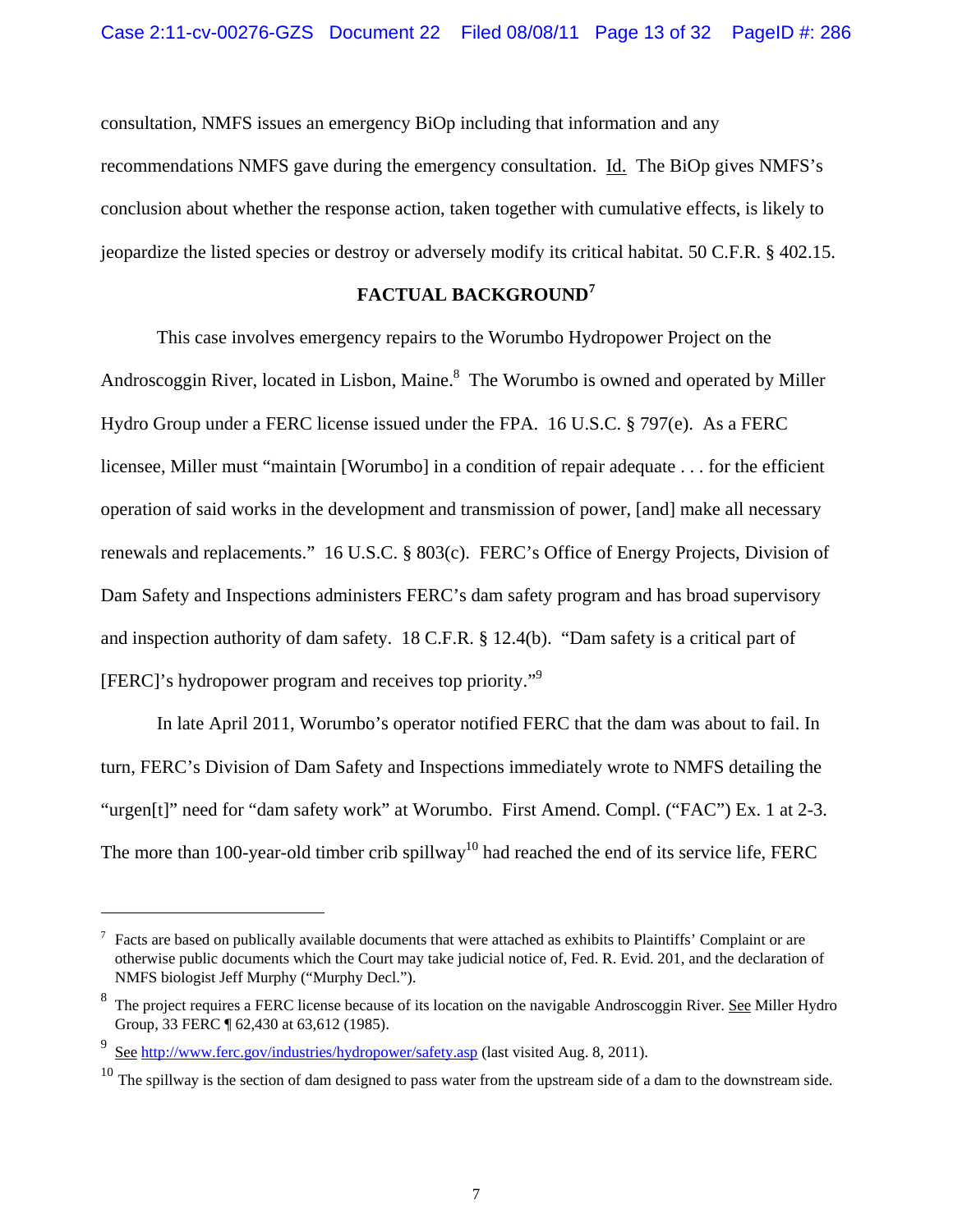explained, and posed a "significant probability" of failure. Id. at 2. "A failure," FERC warned, "could result in significant environmental consequences and could also produce serious public safety consequences and property damage." Id.

Although FERC found a significant probability that Worumbo would fail, neither FERC, nor its licensee, could predict precisely when, or how failure would occur. Id. at 2, 4-5. Miller indicated that it could not provide "even reasonable assurance" that Worumbo would not fail if repairs were delayed until 2012. Id. at 4-5. Given the "significant" amount of concrete in the failing timber spillway, Miller added, it also was not possible to predict whether it would fail slowly during a weather event, or through a sudden, so-called "sunny day breach." Id. at 5. Even its slow failure would cause flooding and property damage, and a "sunny-day" breach, Miller explained, posed a hazard risk to fishermen and downstream recreationists, would damage property, and would negatively impact the environment. Id. Emergency repairs were needed "now." Id.

The Worumbo is located in the geographic range and designated critical habitat of the Gulf-Of-Maine Distinct Population Segment<sup>11</sup> of Atlantic salmon ("GOM DPS"), a species listed as endangered under the ESA. Murphy Decl. ¶ 4. The GOM DPS, listed in 2009, includes all anadromous Atlantic salmon whose freshwater range occurs in the watersheds from the Androscoggin River north along the Maine coast to the Dennys River. 74 Fed. Reg. 29,344 (June 19, 2009). It also includes all conservation hatchery populations used to supplement these natural populations. Id. The GOM DPS has rarely exceeded 5,000 individuals since 1967. Id.

While the range for the species is large, the overwhelming majority of adults return to a single river, the Penobscot. Id. In 2010, 93% of all adults returned there. Murphy Decl. 19. In

 $11$  The ESA provides for listing species, subspecies, or distinct population segments of vertebrate species. 16 U.S.C. § 1532(16). A distinct population segment is a vertebrate population or group of populations that is discrete from other populations of the species and significant in relation to the entire species.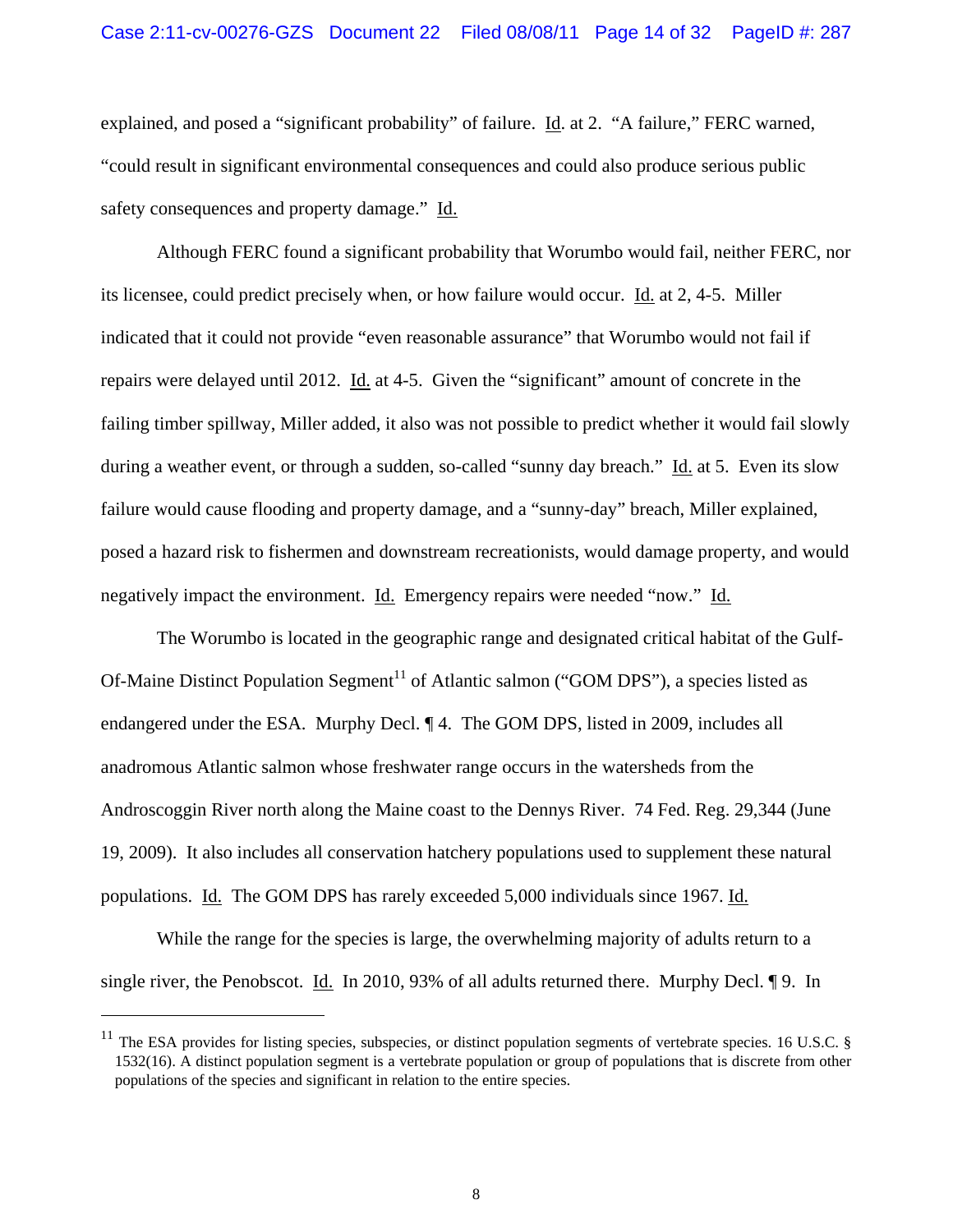#### Case 2:11-cv-00276-GZS Document 22 Filed 08/08/11 Page 15 of 32 PageID #: 288

sharp contrast, the Worumbo's river, the Androscoggin, typically accounts for fewer than 1% of annual adult returns. Id., ¶ 10. Over the last decade, only seven wild origin adults have returned to the Androscoggin, and, on average, only 11 total adult fish (wild and hatchery) annually return to this river. Id. This year, 45 adults have returned to the Androscoggin. Id. ¶ 11.

Because Worumbo is within the range and critical habitat of this listed species, FERC, as the action agency under the ESA, must "insure" that any order authorizing Worumbo safety repairs does not jeopardize the species or adversely modify its critical habitat. 16 U.S.C. § 1536(a)(2). To that end, as noted above, shortly after its licensee detailed the immediate need for repairs at Worumbo to FERC, FERC forwarded Miller's letter to NMFS, along with its analysis confirming that the safety work was "urgen[t]," the probability of the crib dam's failure was "significant," and that the resulting consequences to the environment, public safety and property were "significant" and "serious." FAC Ex. 1 at 2-3. FERC further informed NMFS that the repairs had to be made during the low water season, between July and September. Id.

On these grounds, FERC requested formal consultation with NMFS pursuant to the emergency procedures in 50 C.F.R. § 402.05, so that "dam safety work could begin as soon as possible." RJN, Ex. 3. Based on FERC's description of "the emergency nature of the repairs," NMFS accepted FERC's request for emergency consultation as "appropriate for this situation," and explained to FERC the contours of that consultation. FAC Ex. 10. NMFS explained that it "will continue to work with the licensee to minimize environmental impacts including those to listed Altantic salmon during the repairs." Id. Once the emergency was abated, NMFS went on, FERC would initiate formal consultation with NMFS, and should provide NMFS with "a biological assessment … describing the nature of the emergency, the justification for the expedited consultation, a description of the work, and any impacts to listed Atlantic salmon and designated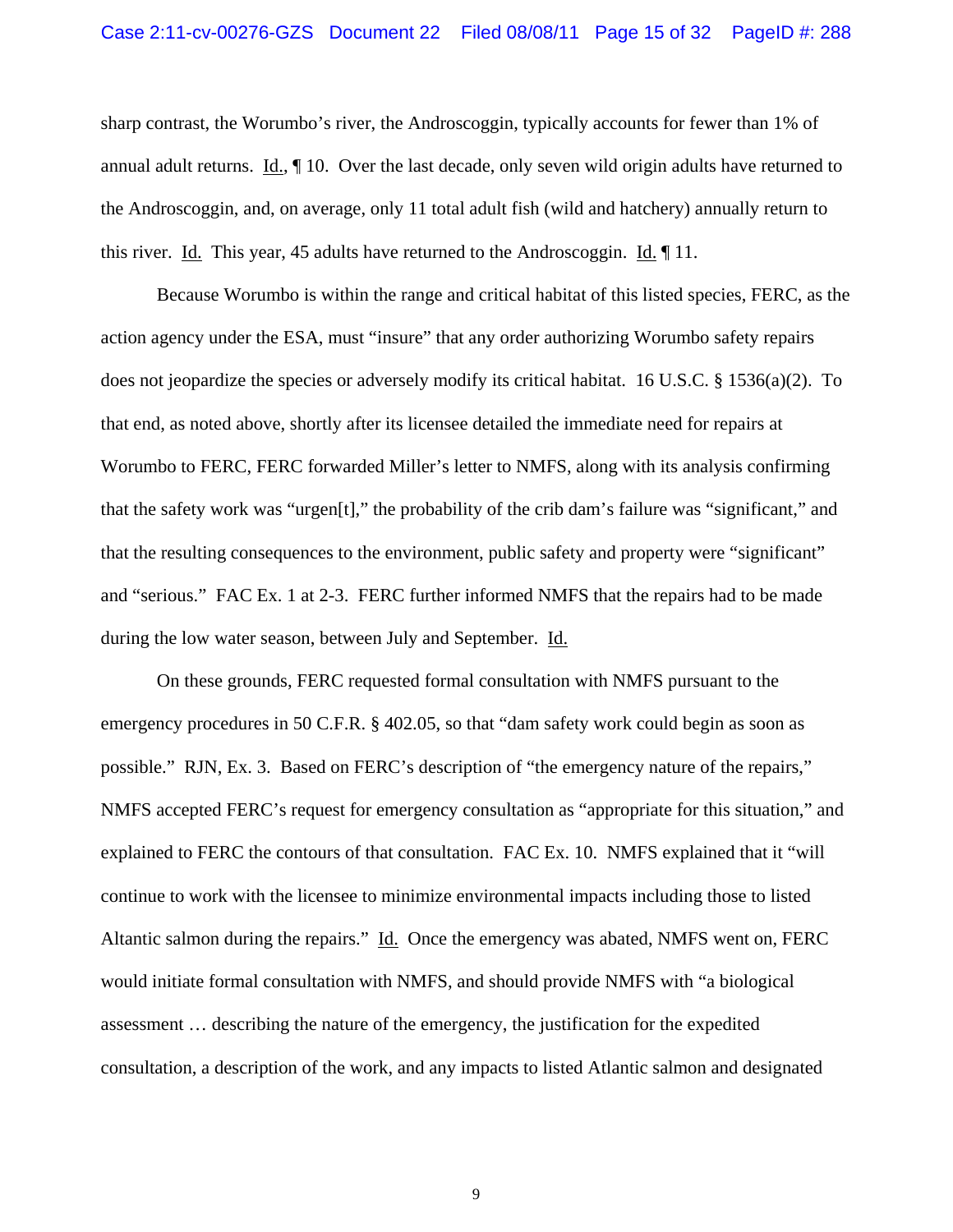critical habitat." Id. NMFS would evaluate FERC's information and issue an emergency BiOp. Id.

On July 12, 2011, FERC's New York Regional Engineer issued a construction authorization order (FERC Order) to its licensee for the emergency repairs.<sup>12</sup> Days later, the licensee commenced instream repairs, along with detailed monitoring and mitigation measures recommended by NMFS to protect the species. Murphy Decl. ¶¶ 14-19. For example, Miller installed impermeable barriers, called sediment curtains, to protect listed salmon by trapping sediment flows, and submits daily monitoring reports detailing construction and environmental monitoring efforts at the project. Id.

These reports have not show a single dead, injured, or stranded salmon; in fact, no adults are even in the project area. Id.  $\P$  19, 20. Sedimentation levels have generally remained low, and there have been no releases of toxins. Id.  $\P$  19. Yet, Plaintiffs sued NMFS for agreeing that emergency consultation was "appropriate," and then filed this Preliminary Injunction Motion ("Motion").

#### **STANDARD OF REVIEW**

#### **I. Dismissal For Lack Of Subject Matter Jurisdiction**

Federal courts are courts of limited jurisdiction, possessing only those powers specifically granted to them by either the U.S. Constitution or Congress. Kokkonen v. Guardian Life Ins. Co., 511 U.S. 375, 377 (1994). If a court determines that it lacks subject matter jurisdiction to hear and decide a claim, the claim must be dismissed. Fed. R. Civ. P. 12(b)(1). All matters are presumed to lie outside the limited jurisdiction of the federal courts until the plaintiff establishes that subject matter jurisdiction is proper. Kokkonen, 511 U.S. at 376-378.

## **II. Injunctive Relief**

 $\overline{a}$ 

A preliminary injunction is an extraordinary remedy and is never granted as of right. Winter v. Natural Res. Def. Council, 555 U.S. 7, 24 (2008). The four-part test for granting a preliminary

<sup>&</sup>lt;sup>12</sup> RJN Ex. 1 (FERC's order), available at: http://elibrary.ferc.gov:0/idmws/file\_list.asp?document\_id=13940989.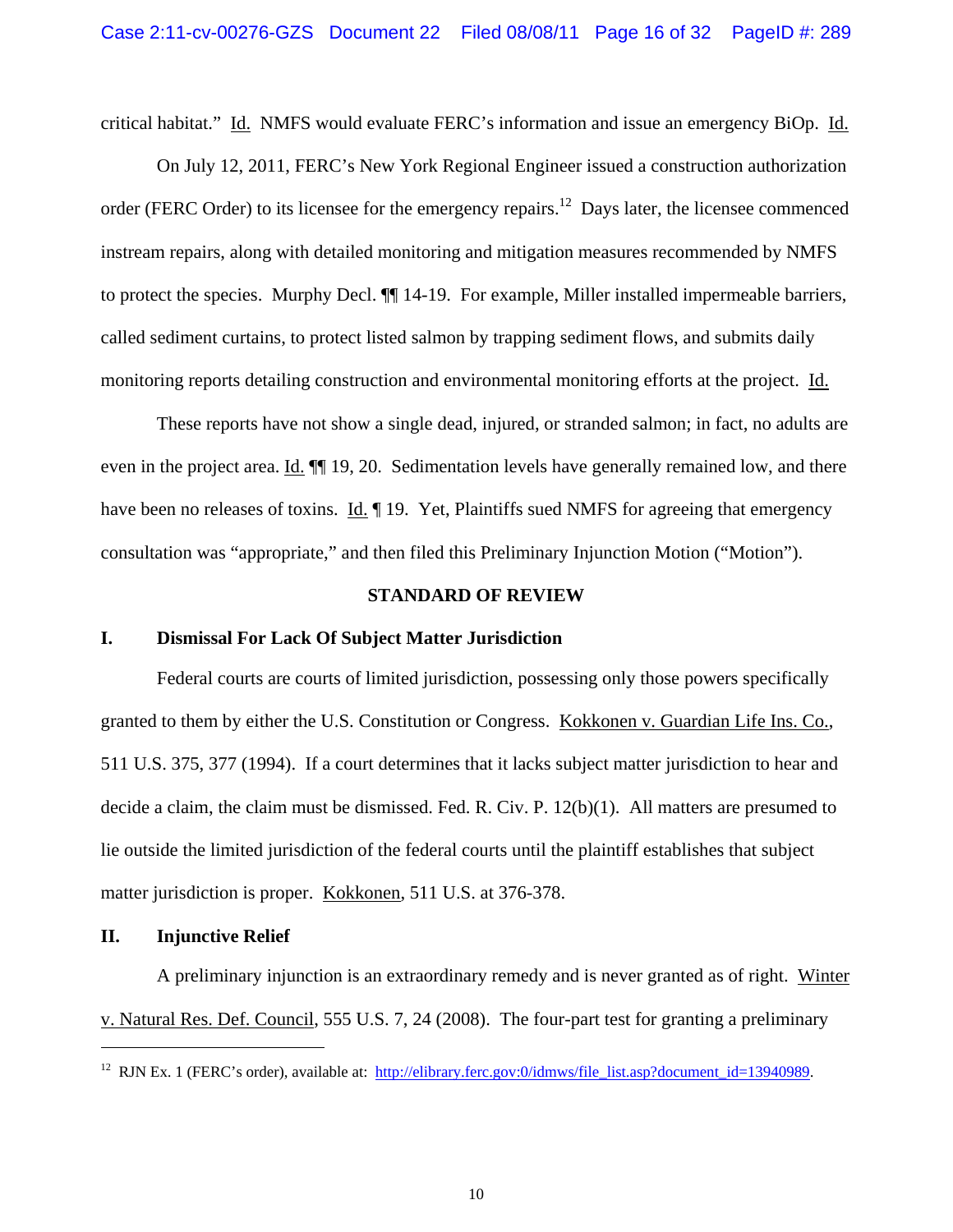injunction in this Circuit is well-settled. The movant must demonstrate: (1) its likelihood of success on the merits; (2) the likelihood of irreparable injury without an injunction; (3) the balance of the relevant harms or equities tips in the movant's favor; and (4) the effect on the public interest. Water Keeper Alliance v. U.S. Dep't of Defense, 271 F.3d 21, 30 (1st Cir. 2001); see also Friends of Magurrewock, Inc. v. U.S. Army Corps of Eng'rs, 498 F. Supp. 2d 365, 369 (D. Me. 2007). Plaintiffs have the burden of proof on each factor and must provide facts supporting their assertions. Granny Goose Foods v. Brotherhood of Teamsters Local No. 70, 415 U.S. 423, 441 (1974); see also Ross-Simons of Warwick, Inc. v. Baccarat, Inc., 102 F.3d 12, 17 (1st Cir. 1996). Even where there is a showing of likely success on the merits, in order for an injunction to issue, a movant must show that irreparable harm is "likely," not just possible, and that such injury is beyond the procedural concerns associated with violations of the environmental statutes. Winter, 555 U.S. at 24-25.

#### **ARGUMENT**

### **I. THE COURT MUST DISMISS PLAINTIFFS' COMPLAINT.**

 $\overline{a}$ 

Plaintiffs' Complaint<sup>13</sup> must be dismissed for two independent reasons, either of which is fatal to their Complaint. First, assuming NMFS took final agency action (which, as discussed, *infra* it did not), Plaintiffs' challenge to it collaterally attacks the FERC Order to its licensee, and thus may be sought only in the Court of Appeals after the exhaustion of administrative remedies. Second, neither NMFS's acceptance of FERC's request to engage in emergency consultation, nor the initiation of that consultation, is a judicially reviewable final agency action.

## **A. The FPA Bars Exercise Of Subject-Matter Jurisdiction Over Plaintiffs' Action.**

By challenging NMFS's supposed "decision" "with respect to the action of [FERC],"

 $13$  Plaintiffs' allege a single cause of action under the APA, which permits suit against an agency when an individual has suffered "a legal wrong because of agency action" or has been "adversely affected or aggrieved by agency action within the meaning of a relevant statute." 5 U.S.C. § 702.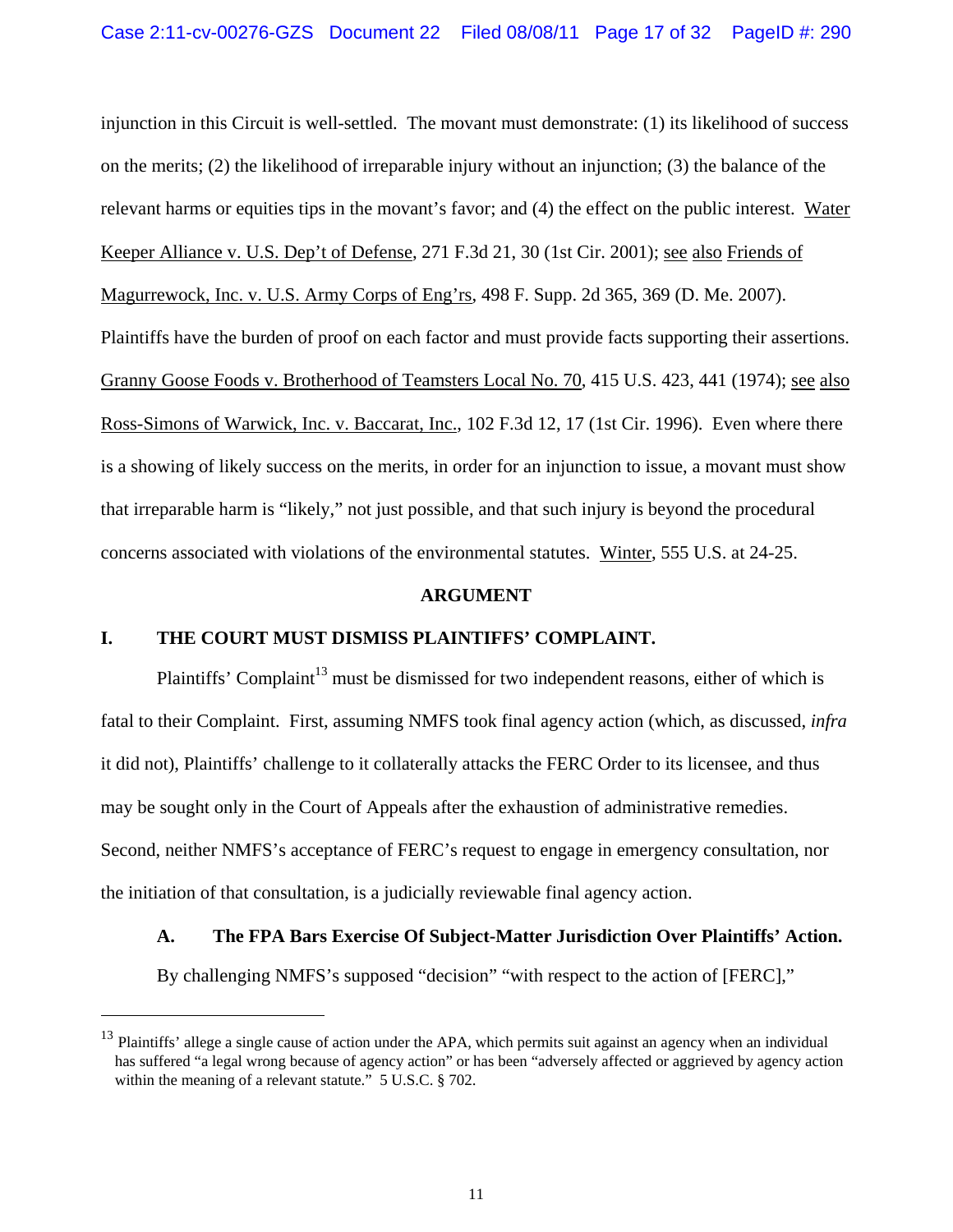Motion at 3, Plaintiffs plainly hope to undermine FERC's order requiring its licensee to repair Worumbo. Exclusive jurisdiction over their claim would lie in the Court of Appeals. As the Ninth Circuit aptly observed in a similar context, "we do not believe that the jurisdictional remedy prescribed by Congress hangs on the ingenuity of the complaint." California Save Our Streams Council v. Yeutter, 887 F.2d 908, 912 (9th Cir. 1989).

By its express language, the FPA grants Circuit Courts exclusive authority to review and modify claims arising out of FERC licensing orders, including the FERC Order. See California Save Our Streams, 887 F.2d at 910, quoting 16 U.S.C. § 8251(b); see 18 C.F.R. §§ 12.4(c), 385.207, 385.1902(a), 385.713(a)(1); see Missouri Coal., 544 F.3d 955 (Circuit review of safety action). Interpreting this provision, the Supreme Court held that its "simple words of plain meaning [leave] no room to doubt the congressional purpose and intent [to give the courts of appeals exclusive jurisdiction]." City of Tacoma v. Taxpayers of Tacoma,  $357$  U.S.  $320$ ,  $335-336$  (1958).<sup>14</sup>

Well-established caselaw also makes clear that Plaintiffs cannot avoid the FPA's exclusive judicial review provisions by artfully pleading a claim against NMFS under the APA, rather than challenging FERC's order directly. In fact, in City of Tacoma v. NMFS, the court flatly rejected a plaintiff's attempt to do exactly that. 383 F. Supp. 2d 89, 91 (D.D.C. 2005). There, the City brought an action seeking judicial review of a biological opinion issued by NMFS in relation to a licensing order granted by FERC. NMFS moved to dismiss for lack of subject matter jurisdiction, contending the FPA barred district court review. Id. Plaintiff argued that the special-review provisions of the FPA were irrelevant because its suit was filed against NMFS, not FERC, and arose

 $14$  Where Congress has vested jurisdiction to review administrative determinations in the Courts of Appeals, these specific jurisdictional provisions are considered exclusive, and preempt district court jurisdiction over related issues under other statutes. Media Access Project v. FCC, 883 F.2d 1063, 1067-68 (D.C. Cir. 1989).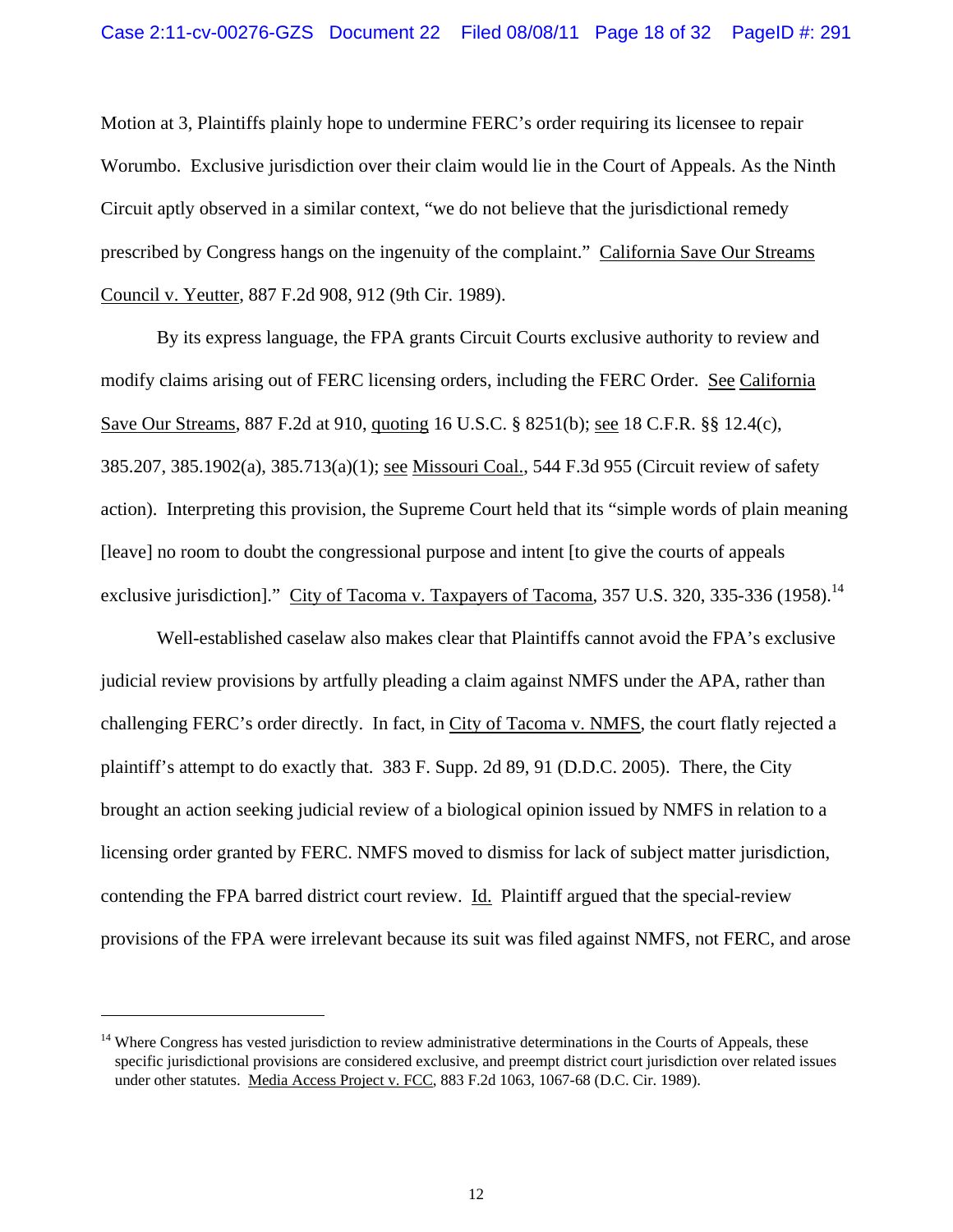under the ESA and  $APA$ <sup>15</sup>. In effect, plaintiff claimed that it was "not challenging the ultimate licensing decision made by FERC, but it instead is seeking review only of the NMFS's failure to follow the procedural and substantive steps outlined in statutes beyond the scope of the FPA." Id. The court rejected the arguments and dismissed the action for lack of subject matter jurisdiction. Id.

Likewise, in California Save Our Streams, the court found that a jurisdictional grant to review FERC's actions reaches another agency's related action. There, the plaintiff sued the U.S. Forest Service in district court under the National Environmental Policy Act and the American Indian Religious Freedom Act over a FERC-licensed hydroelectric power facility in the Sierra National Forest. 887 F.2d at 910-11. Plaintiff argued it was not attacking the FERC licensing decision, but rather the Forest Service's alleged failure to follow necessary procedural steps required by these statutes. Id. at 911-12. The court rejected plaintiff's argument, holding that the FPA governs reviews of all disputes concerning the licensing of hydroelectric projects, and that plaintiff's action was, at its core, an attempt to restrain the licensing procedures authorized by FERC. Id. The Court stated, "the practical effect of the action in district court is an assault on an important ingredient of the FERC license." Id. at 912. The Court noted that "[t]he point of creating a special review procedure in the first place is to avoid duplication and inconsistency," and warned that plaintiffs' theory "would resurrect the very problems that Congress sought to eliminate." Id.<sup>16</sup>

 $15$  It is also the case that when two jurisdictional statutes provide different avenues for judicial review, courts apply the more specific legislation. California Save Our Streams, 887 F.2d at 911. This rule is simply an application of the "elementary principle of statutory construction [that] a court confronted with competing statutory provisions ordinarily should follow the dictates of the provision more specifically applicable to the problem at hand." United States v. Saade, 652 F.2d 1126, 1132 (1st Cir. 1981).

 $16$  Similarly, in Skokomish Indian Tribe, where a tribe attempted to quiet title to land containing a FERC licensed hydroelectric power project. 332 F.3d at 560. The Tribe sued under 42 U.S.C. § 1983, the Fifth and Fourteenth Amendments, federal common law, and the treaty creating their Reservation. Id. The court found that the claims flowed directly from FERC's licensing order and held that any such dispute belonged first before FERC and then the circuit courts only. Id. The court explained that Congress decided that jurisdiction under the FPA should be a function of the agency whose acts are being challenged, not the cause of action a petitioner asserts. Id. at 557.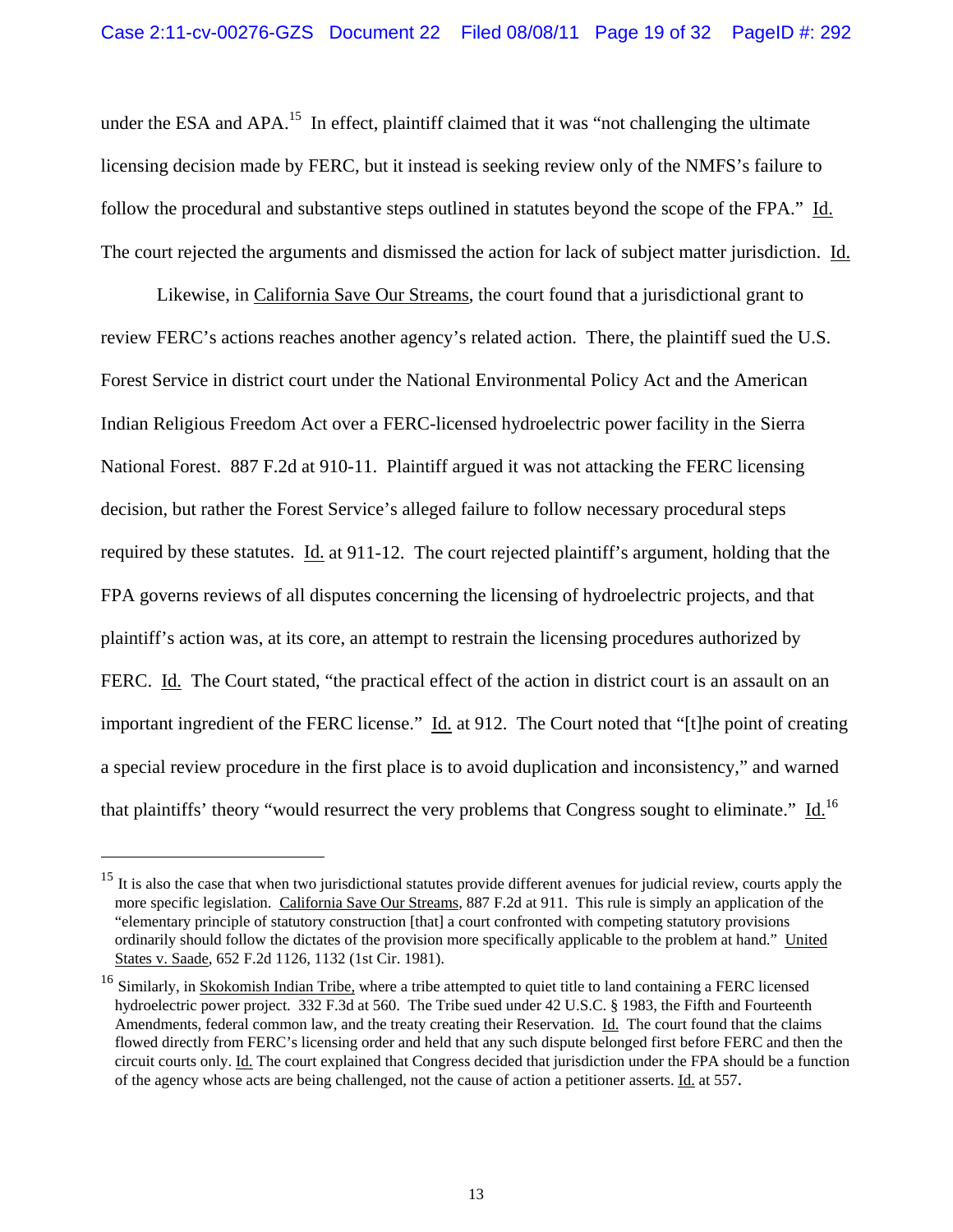The reasoning and holdings of City of Tacoma and California Save Our Streams apply with equal force here and require dismissal. As in those cases, the Court here must apply the "wellestablished principle" that where, as here, two jurisdictional statutes provide different avenues for judicial review, courts apply the more specific legislation. City of Tacoma, 383 F. Supp. 2d at 91; California Save Our Streams, 887 F.2d at 911; see also Media Access Project, 883 F.2d. at 1067 (rejecting challenge to Federal Communication Commission ("FCC") order in district court where FCC Act vested exclusive jurisdiction in Court of Appeals). Here, as in those cases, the "specific provisions of the FPA that govern review of disputes concerning the licensing of hydroelectric facilities," like Worumbo, "must preempt the general procedures for ESA and APA claims brought under general federal question jurisdiction." City of Tacoma, 383 F. Supp. 2d at 92; California Save Our Streams, 887 F.2d at 911–12.17

Moreover, by challenging a supposed final agency action of NMFS "related to" the FERC Order, Plaintiffs are seeking to undermine the FERC license itself, and this action must be dismissed for lack of subject-matter jurisdiction. See California Save Our Streams, 887 F.2d at 911. Indeed, an important requirement of FERC's license is that its licensee "maintain [Worumbo] in a condition of repair adequate … for the efficient operation of said works in the development and transmission of power, [and] make all necessary renewals and replacements." 16 U.S.C. § 803(c).

<sup>&</sup>lt;sup>17</sup> See also City of Rochester v. Bond, 603 F.2d 927, 936 (D.C. Cir. 1979) ("policy behind having a special review procedure in the first place similarly disfavors bifurcating jurisdiction over various substantive grounds between the district court and court of appeals"); Municipal Elec. Utils. Ass'n v. Conable, 577 F. Supp. 158, 163-64 (D.D.C. 1983) (dismissing APA case where "remedies plaintiff seeks from this Court are only available to it via appeal from the Commission's orders to the United States Court of Appeals pursuant to the [FPA]."); North Carolina v. FPC, 393 F. Supp. 116, 1121-28 (M.D.N.C. 1975) (exclusive review provisions of FPA precluded suit under Wild and Scenic Rivers Act to enjoin construction pursuant to FPC issued license); Northwest Res. Info. Ctr. v. NMFS, 25 F.3d 872, 874-75 (9th Cir. 1994) (rejecting ESA suit in district court against Bonneville Power Administration for alleged ESA violations where Northwest Power Act's specific jurisdictional provision required all challenges in Court of Appeals); Southwest Ctr. for Biological Div. v. FERC, 967 F. Supp. 1166, 1177 (D. Ariz. 1997) (FPA's exclusive jurisdiction barred exercise of jurisdiction over claims Forest Service violated ESA by failing to recommend flow levels).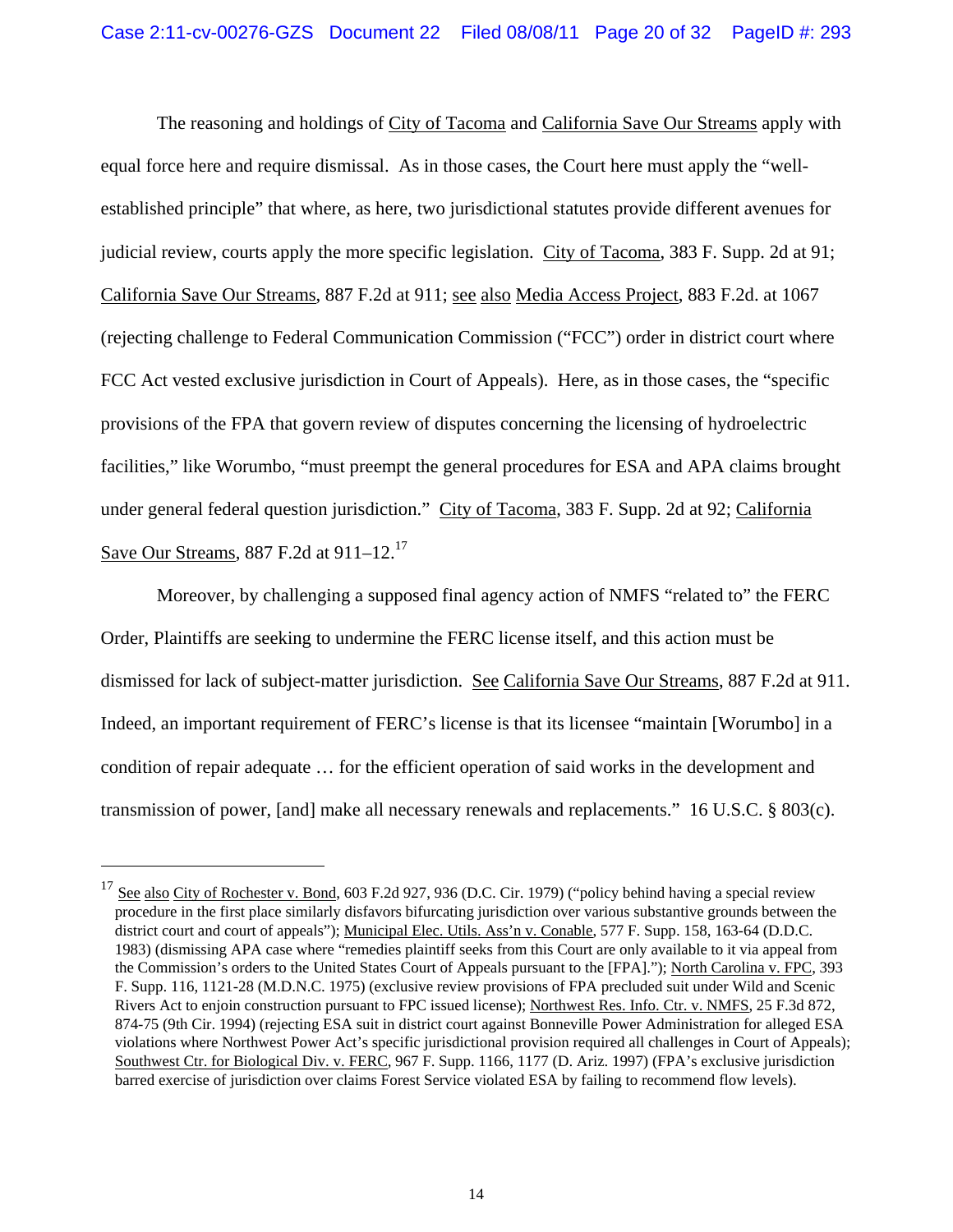The FERC Order authorizing commencement of these emergency repairs allowed Miller to comply with that requirement.<sup>18</sup> In effect, by seeking to enjoin NMFS's "invoking" emergency procedures "with respect to the Worumbo dam reconstruction," FAC, at 30, Plaintiffs seek to force Miller to violate or delay compliance with its license by ignoring a duty to repair Worumbo. As in City of Tacoma, "there is no reason to believe that Congress inadvertently created the glaring loophole, which [Plaintiffs] advocate[], in contravention of the efficacy of the expedited process that it previously adopted. This result is implausible and, thus, unpersuasive." 383 F. Supp. 2d at 93.

## **B. Even If Judicial Review By This Court Were Proper Here, This Claim Must Be Dismissed As NMFS Has Taken No Judicially-Reviewable Final Agency Action.**

Final agency action "implicates the jurisdiction of the federal courts, and such final action is normally a prerequisite to judicial review." Puerto Rico v. U.S., 490 F.3d 50, 70 (1st Cir. 2007) (citation omitted). Here, Plaintiffs repeatedly insist that NMFS "invoked" emergency consultation procedures and challenge the alleged "decision by NMFS to forsake … before-the-fact consultation process with respect to the action of [FERC]." See, e.g., Motion at 1, 3, 11. The claim that this is final agency action fails at the outset because, as a matter of law, NMFS cannot "invoke," "decide" or require an action agency to pursue consultation. As noted above, because "nothing" in the ESA regulations "mandates the action agency enter into consultation," the decision whether to seek consultation is the action agency's—here FERC's—alone. Defenders of Wildlife, 414 F.3d at 1070.

The emergency consultation regulation does not change this fact.<sup>19</sup> It gives NMFS no authority (let alone any expertise) to declare an engineering emergency or "invoke" emergency consultation, nor to reject, disagree with, or otherwise disapprove of an action agency's finding that

 $18$  RJN Ex. 1.

<sup>&</sup>lt;sup>19</sup> Plaintiffs concede that FERC "wrote to NMFS  $\ldots$  requesting 'formal consultation  $\ldots$  using the emergency consultation procedures." PI at 13.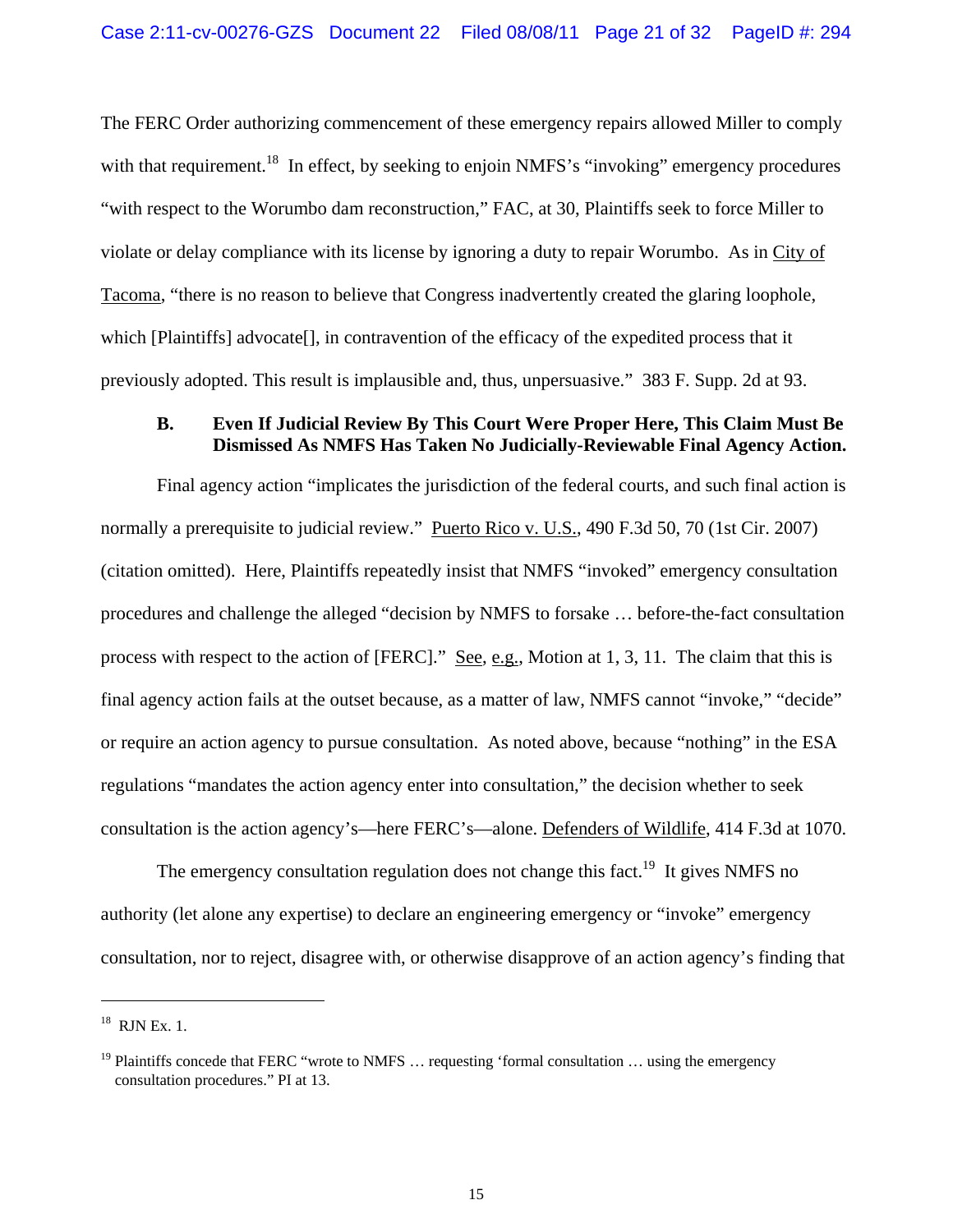emergency consultation is warranted. 50 C.F.R. § 402.05(a). Nor does it allow NMFS to debate, stop, or hinder an agency's emergency response. The action agency, not NMFS, determines whether an emergency exists, id. (action agency "submit[s] information on the nature of the emergency action(s)"), and NMFS's Consultation Handbook makes clear that NMFS must never force an action agency to delay its response during an emergency, commanding: "DO NOT stand in the way of the response efforts." Handbook, at 8-1. In short, NMFS has no authority to require any form of consultation—including emergency consultation—or any legal role in sanctioning that decision. It is simply not the province of NMFS, as the biological agency, to second-guess FERC's expert determination about the likelihood of a dam's collapse.

Even assuming NMFS did "invoke" emergency consultation, Plaintiffs' claim fails because the initiation of emergency consultation meets neither of the requirements for final agency action:<sup>20</sup>

First, the action must mark the "consummation" of the agency's decisionmaking process-it must not be of a merely tentative or interlocutory nature. And second, the action must be one by which "rights or obligations have been determined," or from which "legal consequences will flow."

Bennett v. Spear, 520 U.S. 154, 177-178 (1997) (citations omitted); Rhode Island v. EPA, 378 F.3d 19, 23 (1st Cir. 2004) (agency action "final when it represents the culmination of the agency's decisionmaking process and conclusively determines the rights and obligations of the parties").

Plaintiffs argue that NMFS's acknowledgement of FERC's request for emergency consultation means "NMFS has completed its decision-making process as to whether [the emergency consultation procedures] is applicable." Motion at 9. But NMFS's decision-making under the ESA is not so narrowly defined. As the "consulting agency" under the ESA, the consummation of NMFS's decision-making process occurs when it issues it BiOp determining if an

 $20$  5 U.S.C. § 704 allows judicial review only of "final agency actions" for which there is no other adequate remedy.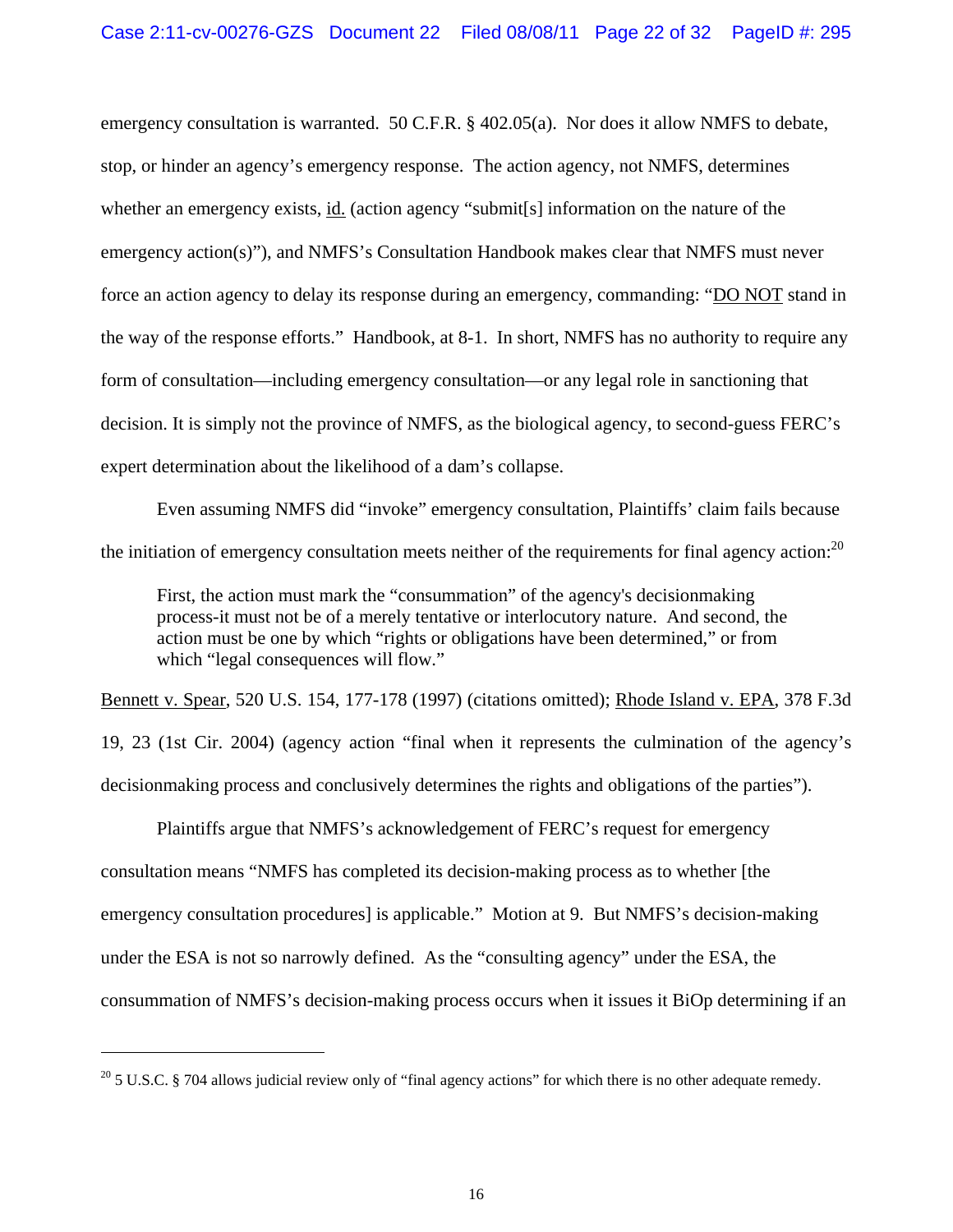action violates the action agency's Section  $7(a)(2)$  duty to avoid jeopardizing the species or adversely modifying its critical habitat. 50 C.F.R. § 402.05(b). Indeed, under the first Bennett prong, the Court noted that the BiOp, not any step along the way, was the "uncontested" consummation of the consulting agency's decision-making process. 520 U.S. at 177-178.

As to the second prong of Bennett, Plaintiffs have not shown any "legal consequences" that flow from NMFS's action. Id. They seek to obscure this hard truth by highlighting supposed "real consequences" of emergency consultation, namely, that formal consultation and the issuance of a BiOp will occur after the emergency is brought under control. Motion at  $9<sup>21</sup>$  As the Supreme Court made clear, it is the "Biological Opinion and accompanying [ITS] [that] alter the legal regime to which the action agency is subject, authorizing it to take the endangered species if (but only if) it complies with the prescribed conditions." Bennett, 520 U.S. at 178.

Here, by contrast, the initiation of emergency consultation offers no safe harbor from the ESA's take prohibition. In fact, until NMFS issues its emergency BiOp, FERC's and its licensee's rights and obligations to comply with the ESA remain unchanged. See Fairbanks North Star Borough v. U.S. Army Corps of Eng'nrs, 543 F.3d 586, 594 (9th Cir. 2008) (agency action must have legal consequence to be final agency action). Accordingly, the initiation of emergency consultation is at most an unreviewable interlocutory step leading to NMFS's final agency action, the emergency BiOp. 50 C.F.R. § 402.05(b). Thus, the Court should dismiss Plaintiffs' claim.

## **II. PLAINTIFFS' PRELIMINARY INJUNCTION ALSO MUST BE DENIED.**

### **A. Plaintiffs Cannot Show A Likelihood Of Success On The Merits.**

Plaintiffs cannot meet their burden to show a likelihood of success for four reasons. First,

 $^{21}$  A shift in the timing of the BiOp may be a practical effect of emergency consultation, but it is not a legal consequence.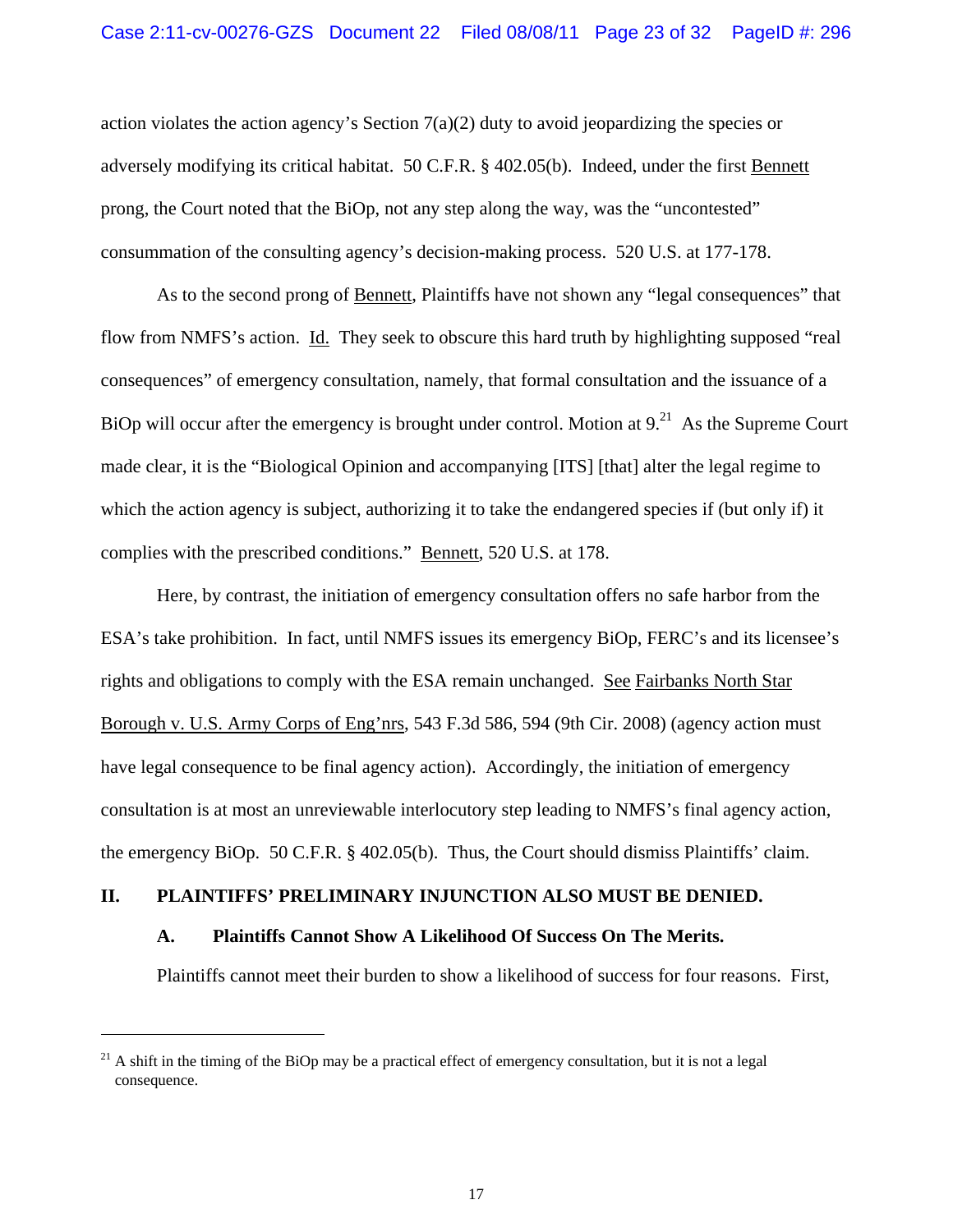they cannot succeed on the merits because the Court lacks jurisdiction over their claim. Second, Plaintiffs' argument is based on the legally invalid premise that NMFS "invoked," or otherwise made a "decision to invoke the emergency consultation procedures[.]" See e.g., FAC at 14, 26, Motion at 11. As discussed above, this argument fails as a matter of law because neither the ESA nor its regulations authorize NMFS to require consultation at all, let alone any particular form of consultation. Rather, once FERC determined that Worumbo is in such disrepair that it required emergency safety work, it was FERC's decision whether to consult during those repairs.

Third, Plaintiffs' real challenge is to FERC's underlying analysis and conclusion that an emergency existed in the first instance. Indeed, Plaintiffs focus exclusively on the interaction between FERC and its licensee to quarrel with FERC's conclusion that Worumbo's failure would produce serious public safety consequences and property damage:

Miller represented to FERC ... that Worumbo dam is a 'low hazard structure' ... Miller demonstrated to FERC that a failure of Worumbo would pose little danger .... Miller made clear to FERC that no emergency conditions would arise if Worumbo failed…. Miller notified FERC … it wanted to replace the timber crib … with no mention of an 'emergency.'"

FAC at 15-19.<sup>22</sup> But FERC is not a party to this action. Therefore, Plaintiffs' challenges to FERC's supposedly faulty analysis and conclusions "are beyond the scope of … review" in this case. See ALCOA v. BPA, 175 F.3d 1156, 1160 (9th Cir. 1999) (agency's analysis beyond scope of review where it is not party to action). Here, FERC's conclusion that an emergency exists is relevant only to determine whether NMFS's response to FERC's finding was "arbitrary and capricious." Pyramid Lake Paiute, 898 F.2d at 1415.

This leads to the fourth failing in Plaintiffs' claim, namely, that they cannot show that

 $22$  Plaintiffs' claim is also misleading because Miller expressly warned that Worumbo's status as a low hazard structure "does not mean that there would be no impact to property, persons, or the environment." FAC Ex. 1 at 4.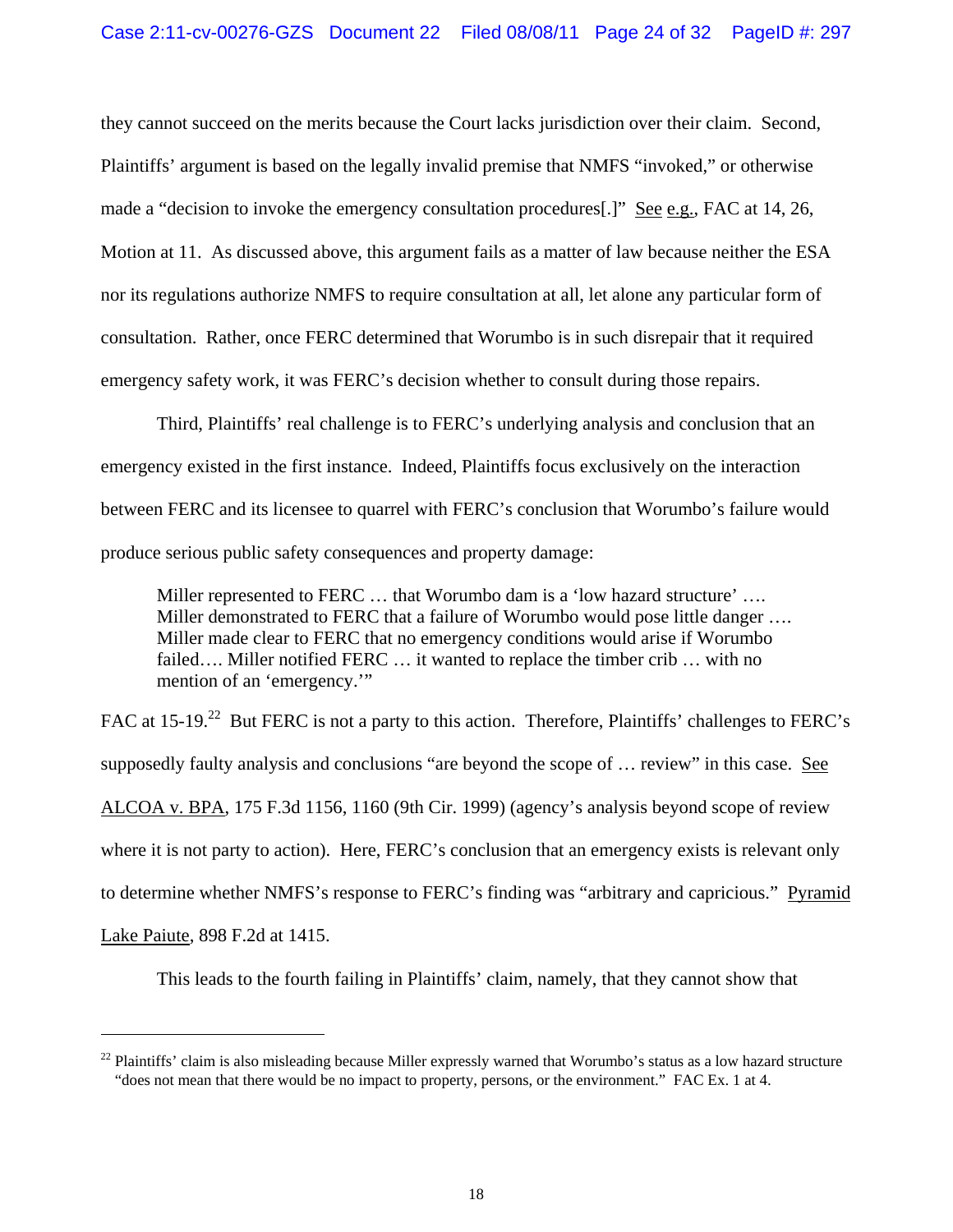NMFS acted irrationally in response to FERC's expert conclusion. Judicial review of Plaintiffs' claim is governed by the APA, requiring this Court to uphold NMFS's action must be upheld unless it is "arbitrary, capricious, an abuse of discretion, or otherwise not in accordance with law." 5 U.S.C. § 706(2)(A). See, e.g., Dubois v. U.S. Dep't of Agric., 102 F.3d 1273, 1284 (1st Cir. 1996); accord Friends of Magurrewock, 498 F. Supp. 2d at 369-70. This standard applies fully to assessing the likelihood of success on the merits of a request for a preliminary injunction. Lands Council v. McNair, 537 F.3d 981, 986-87 (9th Cir. 2008). "If the agency decision was based on a consideration of the relevant factors and there has not been 'a clear error of judgment,' then the agency decision was not arbitrary or capricious." Dubois, 102 F.3d at 1285. Plaintiffs bear the burden of showing an agency acted arbitrarily. M/V Cape Ann v. United States, 199 F.3d 61, 63 (1st Cir. 1999). While the Court's inquiry must be thorough, the standard of review is narrow and highly deferential, *and* the agency's decision is "entitled to a presumption of regularity." Citizens to Preserve Overton Park v. Volpe, 401 U.S. 402, 415 (1971). A decision involving an agency's technical expertise is accorded an especially high level of deference. Marsh v. Oregon Natural Resources Council, 490 U.S. 360, 377 (1989). This merits inquiry is limited to the administrative record, comprised of information directly or indirectly considered by NMFS. Id.; 5 U.S.C. § 706(2).

Here, Plaintiffs offer no evidence that NMFS irrationally relied on FERC's request, nor could they. NMFS's expertise is in fish biology, not hydroelectric dam engineering. FERC, not NMFS, is the expert agency charged with licensing, monitoring, and overseeing the Nation's hydroelectric infrastructure. And FERC has both the broad supervisory and inspection authority over dam safety, 18 C.F.R. § 12.4(b), and the expertise to determine, as it did here, that a dam is in such disrepair that there is a need for emergency consultation. FERC explained that the probability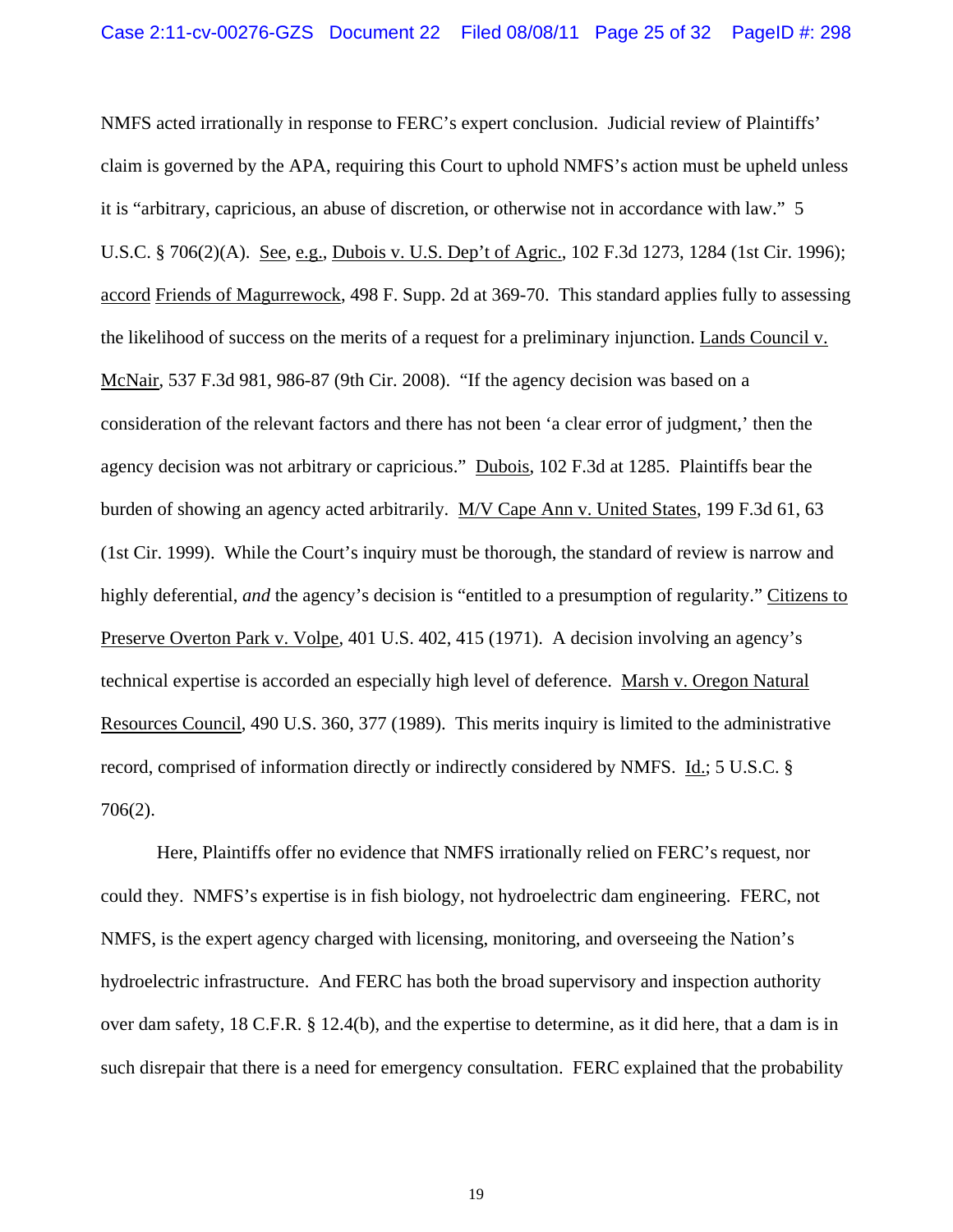of failure of Worumbo was "significant" and that such a failure "could produce serious public safety consequences and property damage." FAC Ex. 1 at 2. Plaintiffs have not shown that NMFS acted irrationally in accepting FERC's conclusion that emergency consultation was thus warranted.

## **B. Plaintiffs Also Have Not Shown A Likely Irreparable Harm To The Species.**

## **1. Plaintiffs Offer No Evidence Of Harm.**

Plaintiffs also fail to satisfy their formidable burden of "demonstrat[ing] that irreparable injury is *likely* in the absence of an injunction." Winter, 555 U.S. at 22 (emphasis added); Animal Welfare Inst. v. Martin, 623 F.3d 19, 26-28 (1st Cir. 2010). Where, as here, Plaintiffs only allege a violation of the procedural requirements of Section 7, they must "show potential for irreparable harm 'apart from the harm that they argue is inherent in a procedural violation of the ESA's consultation requirements.'" Water Keeper Alliance v. U.S. Dep't of Defense, 271 F.3d 21, 34 (1st Cir. 2001). Their showing must be "grounded on something more than conjecture, surmise, or a party's unsubstantiated fears of what the future may have in store." See Charlesbank Equity Fund II v. Blinds To Go, 370 F.3d 151, 162 (1st Cir. 2004).

It is also settled law in this Circuit that Plaintiffs must show that the alleged imminent harm rises to the level of injury to the species as a whole:

[T]he court did not abuse its discretion when it determined that Water Keeper's assertions concerning irreparable harm stemming from the 'death of even a single member of an endangered species' were insufficient to justify granting injunctive relief…. In support of its position of irreparable harm, Water Keeper can only point to vague concerns as to long-term damage to the endangered species expressed by [USFWS] and [National Marine Fisheries Service]. In the absence of a more concrete showing of probable deaths during the interim period and of how these deaths may impact the species, the district court's conclusion that Water Keeper has failed to show potential for irreparable harm was not an abuse of discretion.

Water Keeper Alliance, 271 F.3d at 34; see also Animal Welfare Inst. v. Martin, 588 F. Supp. 2d

70, 105-06 (D. Me. 2008) (rejecting "view that 'any take and every take' of whatever definition

meets the standard for irreparable harm"), aff'd 623 F.3d 19 (1st Cir. 2010). The First Circuit has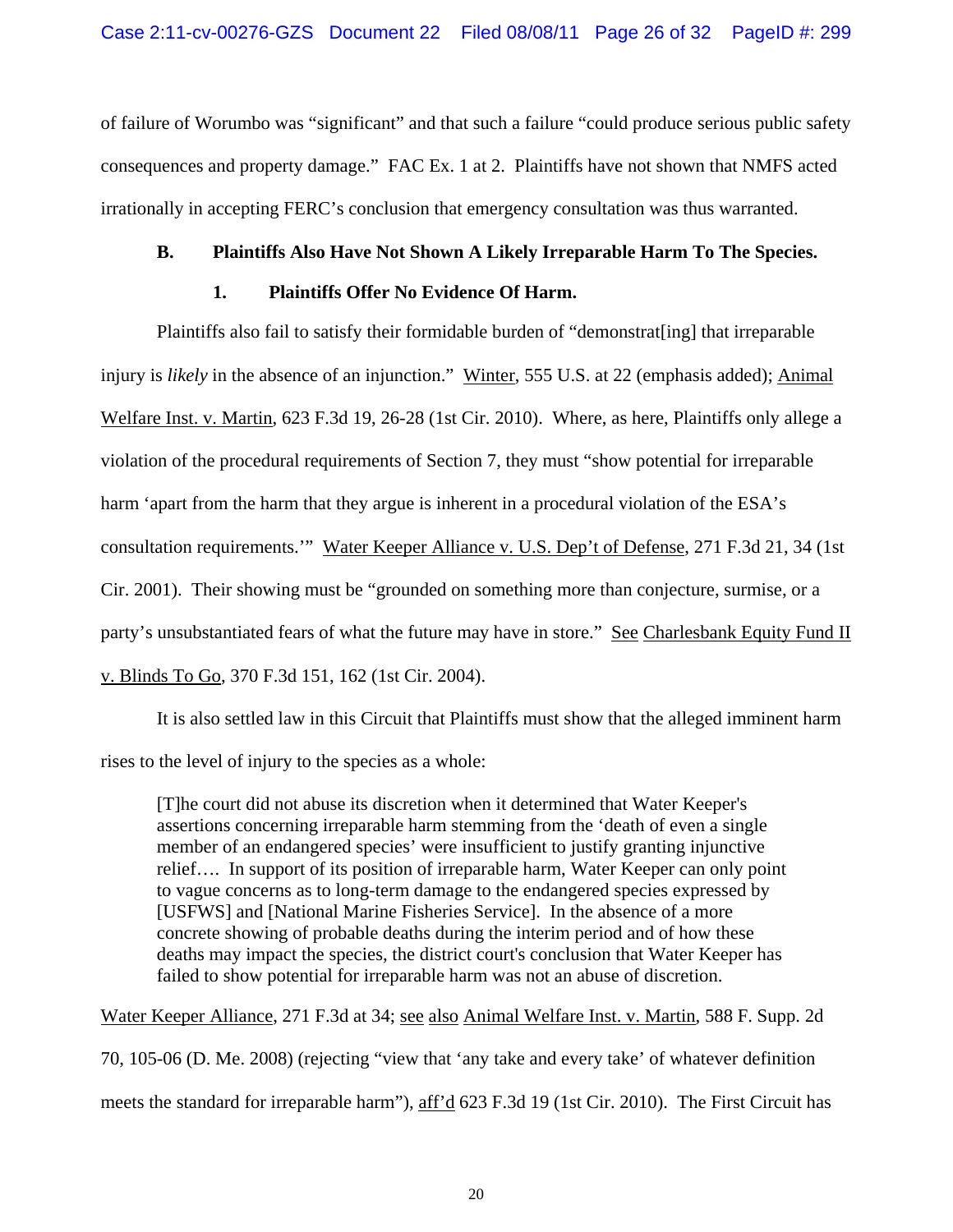emphasized that the ESA "directs federal agencies to insure that agency action 'is not likely to jeopardize the continued existence of any endangered species or threatened species or result in the destruction or adverse modification of habitat of such species.'" Water Keeper, 271 F.3d at 25. It also emphasized the regulatory concern about the effect an action will have on *the species*. Id. 23

Here, Plaintiffs fail to make any "concrete showing of probable deaths" arising from the safety repairs or "how these deaths may impact *the species*." Water Keeper, 271 F.3d at 34 (emphasis added). They have offered no evidence, for example, showing what, if any, fraction of the less than 1% of adult Atlantic salmon that typically return to the Androscoggin River are in the river, or near Worumbo. Nor have they shown how the emergency repairs might injure any of that tiny fraction that may be near Worumbo during the repairs. They also do not show that any fish have been or are likely to be harmed, or how the loss of even all of these fish—comprising less than 1% of the species' adults—has a species-level impact. In short, they offer no concrete evidence of harm at all.

Instead, they purport to show irreparable harm on two grounds: (i) NMFS's conclusion in its GOM DPS listing rule that "dams harm endangered Atlantic salmon in a variety of ways;" and (ii) NMFS's acknowledging that formal consultation is appropriate, by which "NMFS [has] effectively conceded that this project is likely to adversely affect the Androscoggin River salmon and their critical habitat." Motion at 18. But neither allegation is concrete proof of any likely species-level injury. NMFS's broad discussion of the problem posed by dams in its ESA listing rule is the very type of general concern about long-term damage posed to the species that the First

 $23$  While the death of a small number of individuals could constitute irreparable harm, it is only where that loss "would" be significant for the species as a whole." Pacific Coast Fed'n of Fisherman's Ass'ns v. Gutierrez, 606 F. Supp. 2d 1195, 1210 n.12 (E.D. Cal. 2008). In other words, irreparable harm must be "'significant' vis-a-vis the overall population." Id. at 1210 (citation omitted).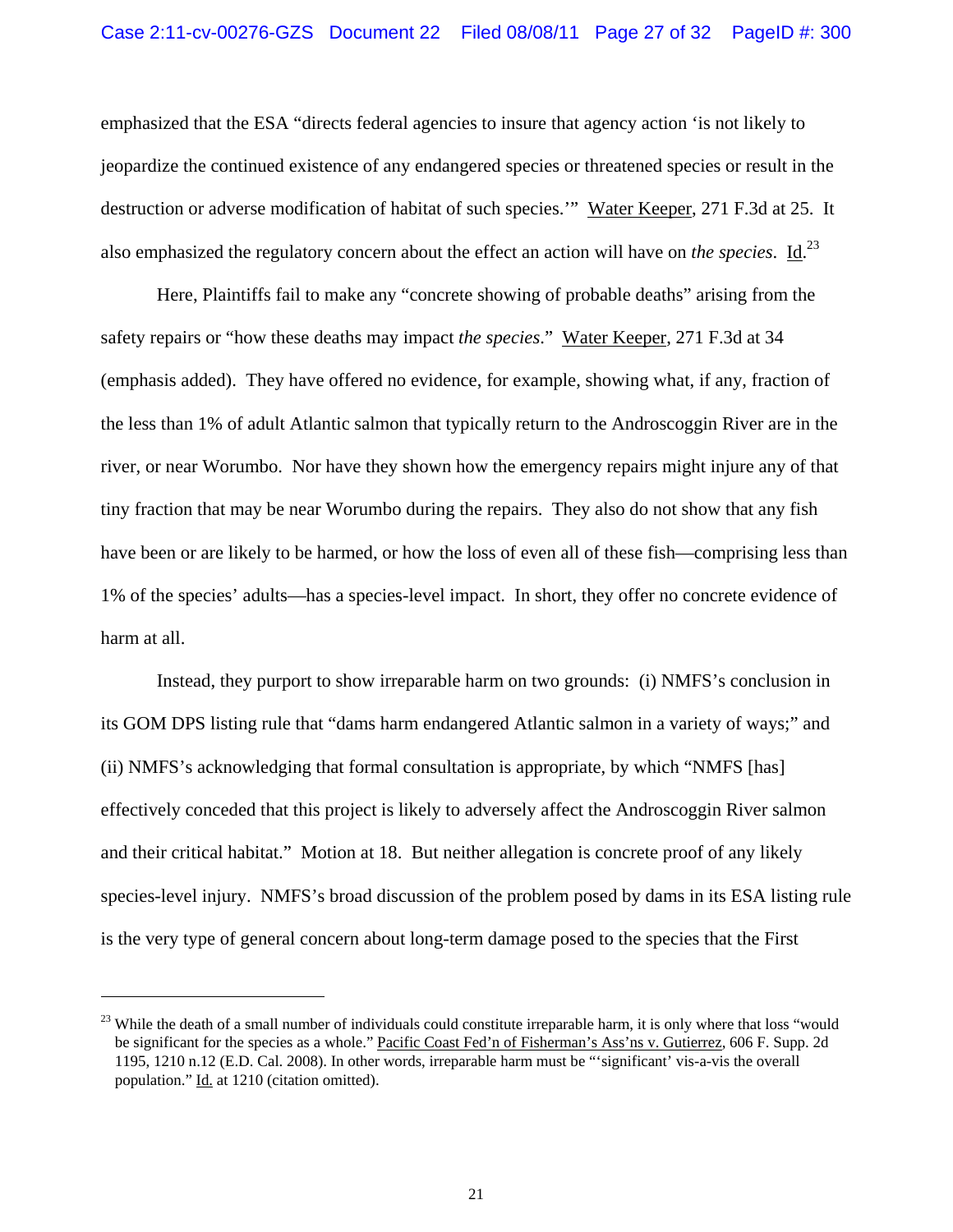Circuit rejected in Water Keeper, 271 F.3d at 34. Similarly, neither an "effective[] conce[ssion]" nor even an actual finding of "is likely to adversely affect" proves a likelihood of imminent harm. The Consultation Handbook defines "[i]s likely to adversely affect" only as:

the appropriate finding in a biological assessment [prepared by the action agency] if any adverse effect to listed species *may occur* as a direct or indirect result of the proposed action or its interrelated or interdependent actions, and the effect is not: discountable, insignificant, or beneficial.

Handbook, at xv (emphasis added). Plaintiffs cannot elevate this conservative threshold for finding "likely to adversely affect," into a concrete, species-level harm that is likely to occur absent an injunction. Otherwise, under Plaintiffs' untenable theory, a party would automatically be entitled to injunctive relief anytime an action agency merely initiates formal consultation.

In short, Plaintiffs invite the Court to improperly presume irreparable harm solely from the language in the species' listing decision and the standard for formal consultation under the ESA, which the Court may not do. Moreover, even if there was a likelihood of such harms, which there is not, Plaintiffs' request that the Court order NMFS to "rescind its 'emergency' determination," Motion at 20, would not stop these repairs and, therefore, not redress any alleged harms. In fact, as discussed below, if anything, their requested relief would only lessen the protection of the species.

### **2. In Fact, There Is No Likelihood Of Irreparable Harm To The Species.**

As detailed in the Declaration of NMFS biologist Jeff Murphy, for several reasons there is no likelihood of irreparable harm to the species as a result of these emergency dam safety repairs. Because instream repair work is planned only from late July through mid-October, 2011, the only life stage of salmon that could likely occur near Worumbo are the adults returning to the Androscoggin to spawn in the fall. Murphy Decl. 17. As discussed above, these adults are only a tiny fraction of the overall species, constituting less than 1% of all adults in the GOM DPS. The most up-to-date data, however, show that no adults are even in the project area at this time. Id. ¶ 20.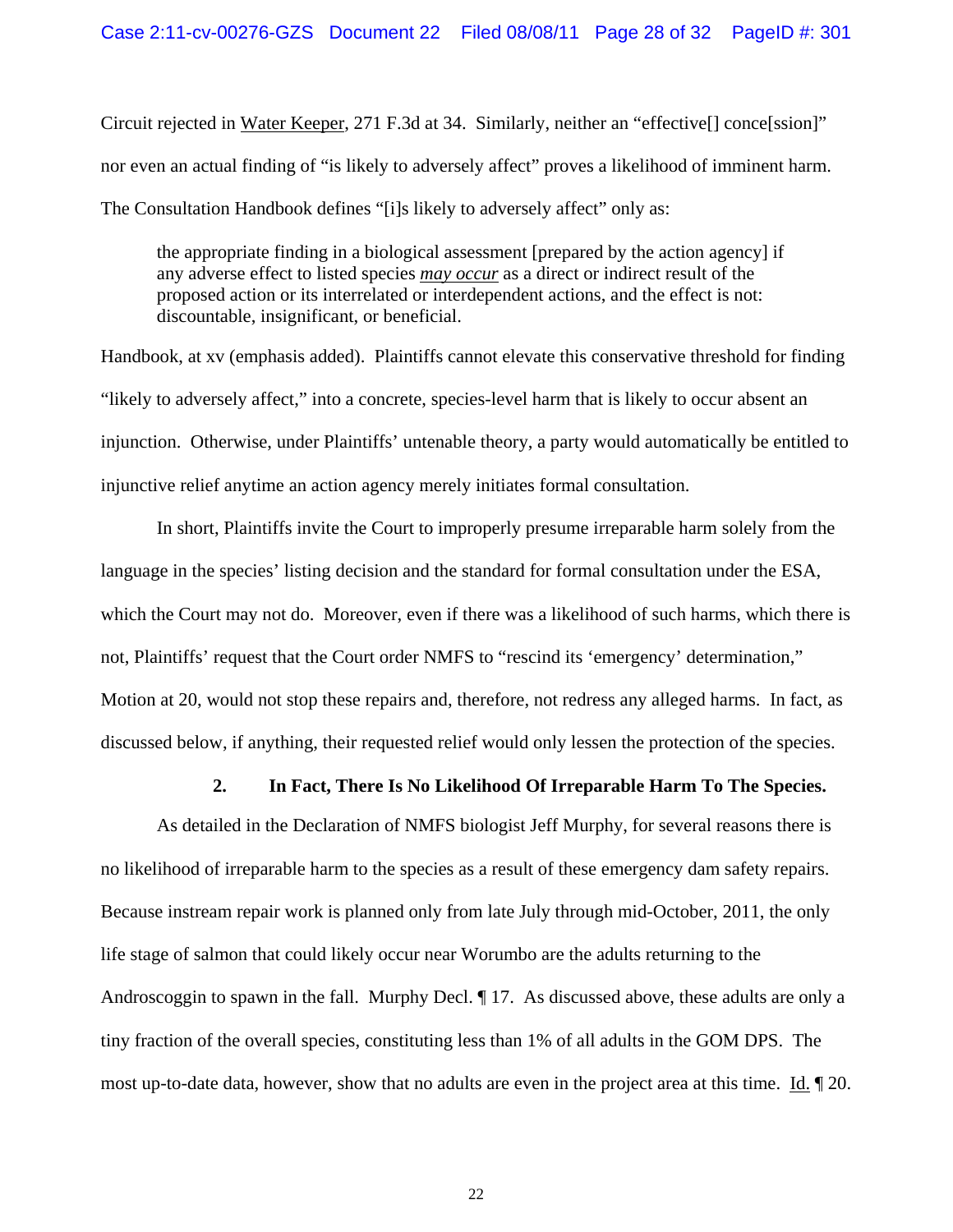Moreover, while it is possible that the work potentially could affect the few fish that may at some point be near Worumbo during the project, Mr. Murphy's declaration makes clear that these potential effects are just that, potential, and fall far short of any showing of irreparable harm to the species. Id.  $\P$  15-19. Indeed, fish passage is not a concern at all because the Worumbo upstream fishway will remain operable throughout construction for any adults moving upstream to spawn. Id. ¶ 16. Miller has also made several alterations to the project to minimize effects to the species both during construction and post-construction, including altering the proposed spillway configuration and rubber dam section to facilitate the safe downstream passage of salmon. Id. ¶ 14. In addition, Miller has agreed to use Best Management Practices during construction to minimize effects to any salmon potentially occurring in the action area, and is coordinating with downstream dam owners to verify that few Atlantic salmon are even present in the action area. Id. ¶¶ 14, 16. Under these Practices, sediment levels are monitored daily during construction to ensure that the effects of sedimentation are low. Id. ¶ 16. And, because all instream work will occur behind cofferdams, the potential for direct injury or mortality is significantly reduced. Id.

These efforts have been successful in minimizing any impact to the species. In fact, to date, "no significant impacts" to the species have been reported: daily reports have not documented a single dead, injured, or stranded Atlantic salmon; sedimentation levels have generally remained low; and there has been no release of toxins. Id.  $\parallel$  19. In sum, there is no evidence that repairs have harmed or are likely to harm even a single fish, let alone be likely to irreparable harm *the species*.

### **C. Balancing Of Harms And Public Interest Tips Against Issuing An Injunction.**

While Plaintiffs are correct that the protection of endangered species is in the public interest, Strahan v. Coxe, 127 F.3d 155, 160, 171 (1st Cir. 1997), they are wrong that this prong favors an injunction in this case. The very purpose of the regulation is to protect listed species *even in emergencies*. Here, by accepting FERC's request to initiate emergency consultation, NMFS has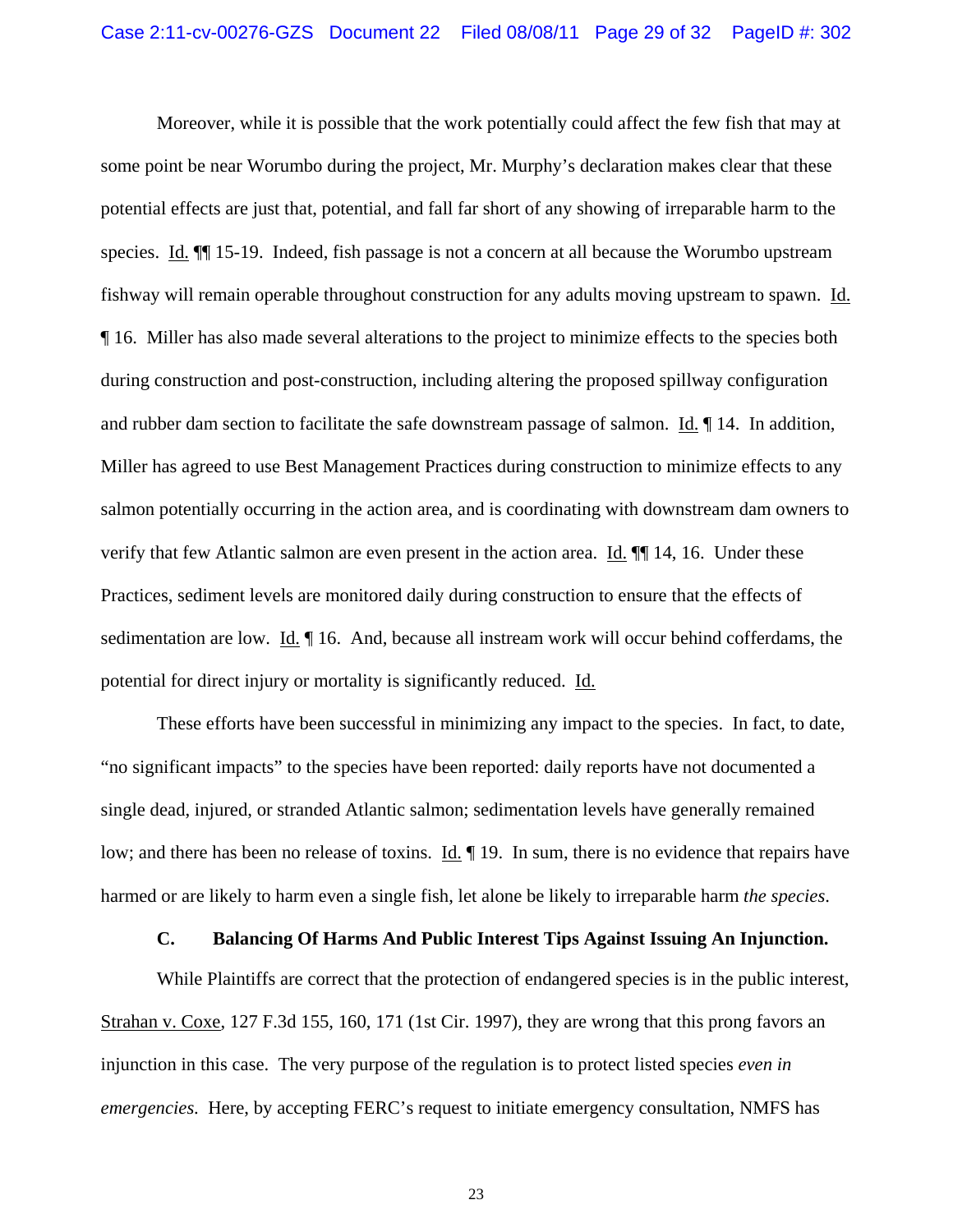been able to give advice and recommend measures that FERC and its licensee could take to "minimize[e] effects of the response" on the listed species. Handbook, at 8-4. As detailed above, NMFS's recommendations are being implemented and have been successful. Critically, Plaintiffs' requested injunction, directed neither at FERC nor its licensee, would not stop the repairs. It would hamper, rather than facilitate, NMFS's ability to protect the species during them (because FERC could proceed without consultation at all). If Plaintiffs succeed, it could serve a model for disrupting species protection during emergencies by those that may disagree with those measures or find them too onerous.

More broadly, if Plaintiffs successfully elevate the mere initiation of emergency consultation into a reviewable final agency action, it would wreak havoc on the administration of the ESA. Any person dissatisfied with one form of consultation (for example, a water district that felt formal consultation would ultimately impair its water deliveries) could simply bog it down in district court by challenging the initial request to engage in consultation at all. The judicial and administrative morass that could ensue would significantly undermine the goals of the ESA. Finally, if Plaintiffs are allowed to make an end-run around the strict jurisdictional limits of the FPA, it would undermine the FPA's comprehensive scheme of energy regulation and "resurrect the very problems that Congress sought to eliminate" through the FPA. California Save Our Streams, 887 F.2d at 912.

#### **CONCLUSION**

Plaintiffs have brought suit in the wrong court, against an agency that has taken no reviewable final action. Thus, the case must be dismissed. Moreover, jurisdictional defects aside, Plaintiffs have not established a likelihood of success on the merits. Nor have they, nor could they, demonstrate that irreparable harm to the species is likely to occur in the absence of an injunction against NMFS. In fact, their requested relief would not stop these emergency repairs and therefore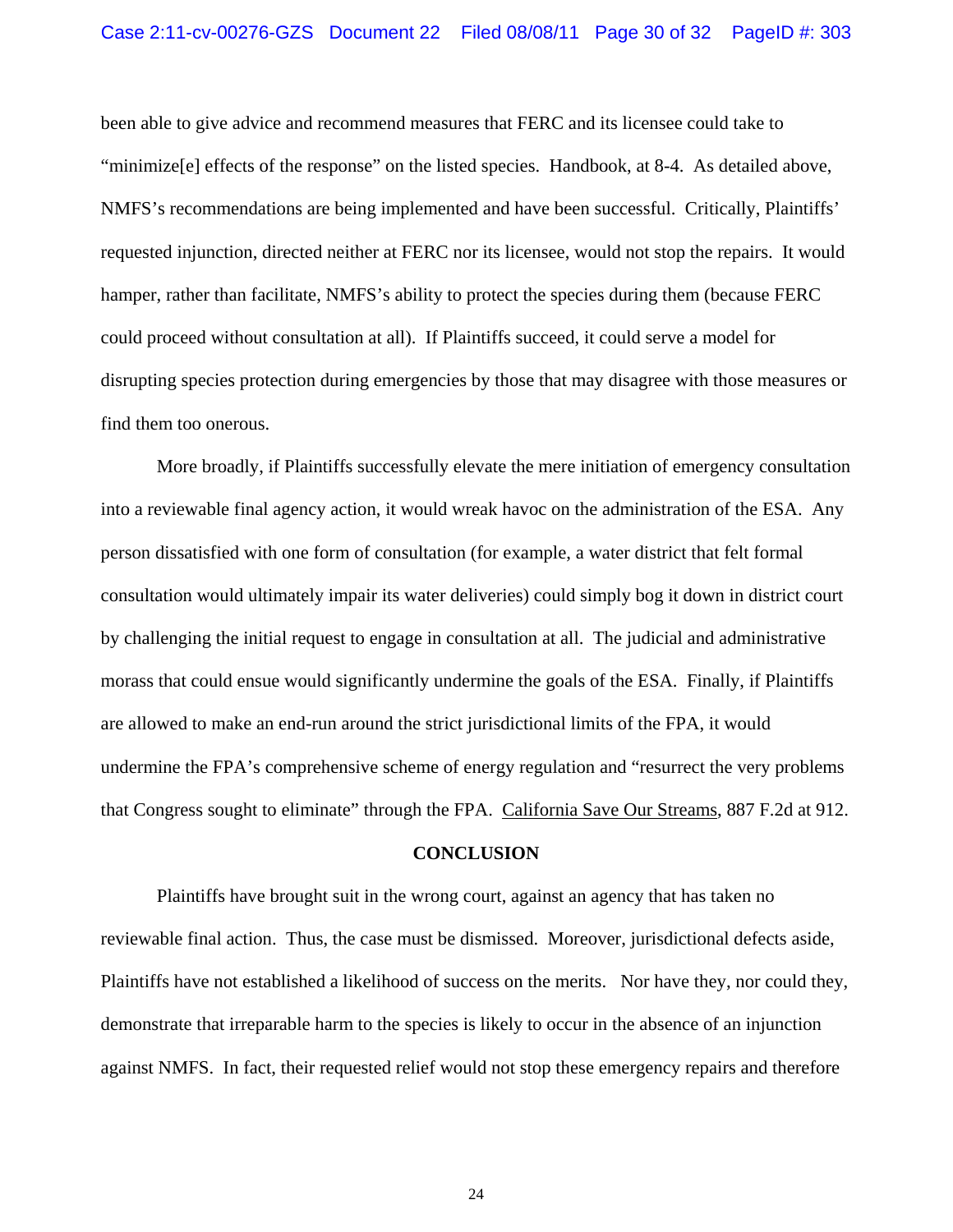not redress any alleged harm. If anything, it would harm the species by removing NMFS's ability

to oversee the response and suggest ways to minimize impacts to the species. In sum, the Court

should deny Plaintiffs' request for preliminary injunctive relief and dismiss this misplaced lawsuit.

DATED: August 8, 2011 Respectfully submitted,

THOMAS E. DELAHANTY II United States Attorney

IGNACIA S. MORENO Assistant Attorney General SETH M. BARSKY Section Chief

*/s/ Bradley H. Oliphant*  BRADLEY H. OLIPHANT Trial Attorney Wildlife & Marine Resources Section Environment & Natural Resources Division U.S. Department of Justice P.O. Box 7369 Washington, D.C. 20044-7369 Tel: (202) 305-0500 | Fax: (202) 305-0275 Email: bradley.oliphant@usdoj.gov

JOHN G. OSBORN U.S. Attorney's Office 100 Middle Street East Tower,  $6<sup>th</sup>$  Floor Portland, ME 04101 207-780-3257 John.osborn2@usdoj.gov

# **CERTIFICATE OF SERVICE**

I hereby certify that a copy of the foregoing was today served via the Court's CM/ECF system on all counsel of record.

*/s/ Bradley H. Oliphant*  **BRADLEY H. OLIPHANT**